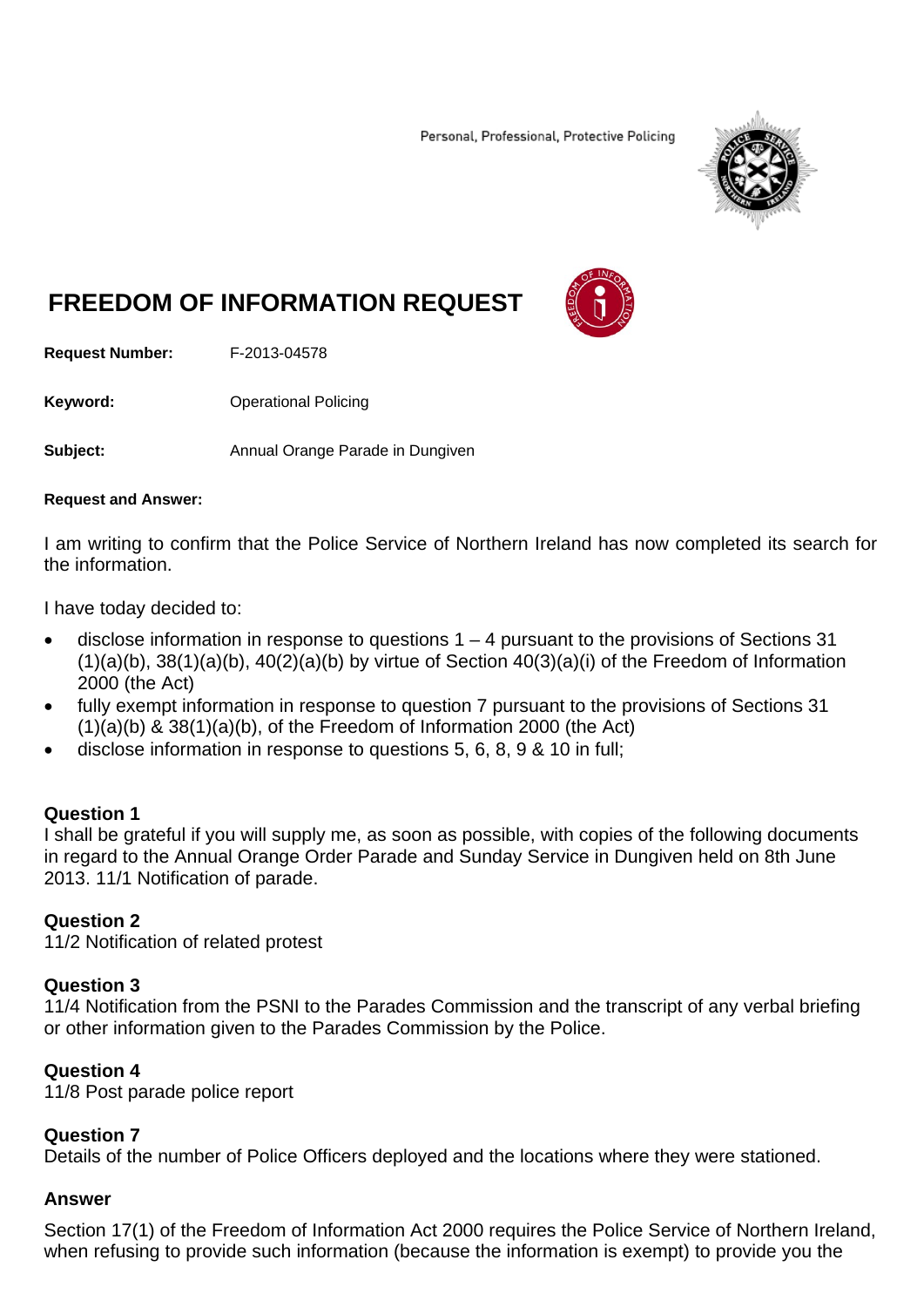applicant with a notice which:

- (a) states that fact,
- (b) specifies the exemption in question and
- (c) states (if not otherwise apparent) why the exemption applies.

The exemptions, as well as the factors the Department considered when deciding where the public interest lies, are listed below:

Section 40  $(2)(a)(b)$  by virtue of Section  $40(3)(a)(i)$  – Personal Information Section 31(1)(a)(b) – Law Enforcement Section  $38(1)(a)(b)$  – Health & Safety

Section 40 Personal Information is an absolute exemption which means there is no requirement on the Public Authority to consider whether there is a public interest in disclosure. This is so because personal data is governed by other law (The Data Protection Act 1998). A disclosure under the Freedom of Information Act is a release of information to the world in general and not just to the individual applicant.

When an application is made for information other than the data subject, disclosure of the information will often constitute a breach of the Data Protection Act and is catered for within Freedom of Information by the exemptions under Section 40(2). Information relating to the applicant is exempt under Section 40(1).

All requests made under FOIA are applicant blind. A request must be treated as such and a public authority will always view any disclosure as into the public domain and not just to an individual. Personal Data is regulated under the principles of the Data Protection Act 1998 and when information contains personal data about a third party it can only be released if disclosure would not breach any of the data protection principles.

Principle 1, that personal information is processed lawfully and fairly. Individuals are entitled to protection under the Data Protection Act 1998. The Service would be failing in its lawful duty were it to breach the Data Protection Act in order to furnish a disclosure under the Freedom of Information Act 2000. The Service has a duty to protect the personal data of all individuals, both police personnel and members of the public. Therefore the names of police officers below the rank of Chief Inspector and other individuals are exempt under Section 40 of the Freedom of Information Act.

Section 31 and Section 38 are prejudice based, qualified exemptions, therefore a Harm Test and Public Interest Test are necessary.

A summary of the Harm and Public Interest considerations for Sections 38 and 31 are provided below:

### **Harm Test**

### **Section 31**

Disclosure of police resources and details of deployments would likely cause operational harm and affect PSNI's ability to fulfil its law enforcement role. Divulging operational information could aid those intent on causing disruption at future similar events. Release of the information could inform criminals of the strength of resources at parades and be used as an opportunity to commit crime, impacting on the prevention and detection of crime and the apprehension of criminals by police.

### **Section 38**

Releasing the names of police officers and other individuals into the public domain could put them at risk of harm and impact on their personal safety. Terrorists and criminal elements could use this information to carry out attacks on individuals. Disclosing operational information has the potential to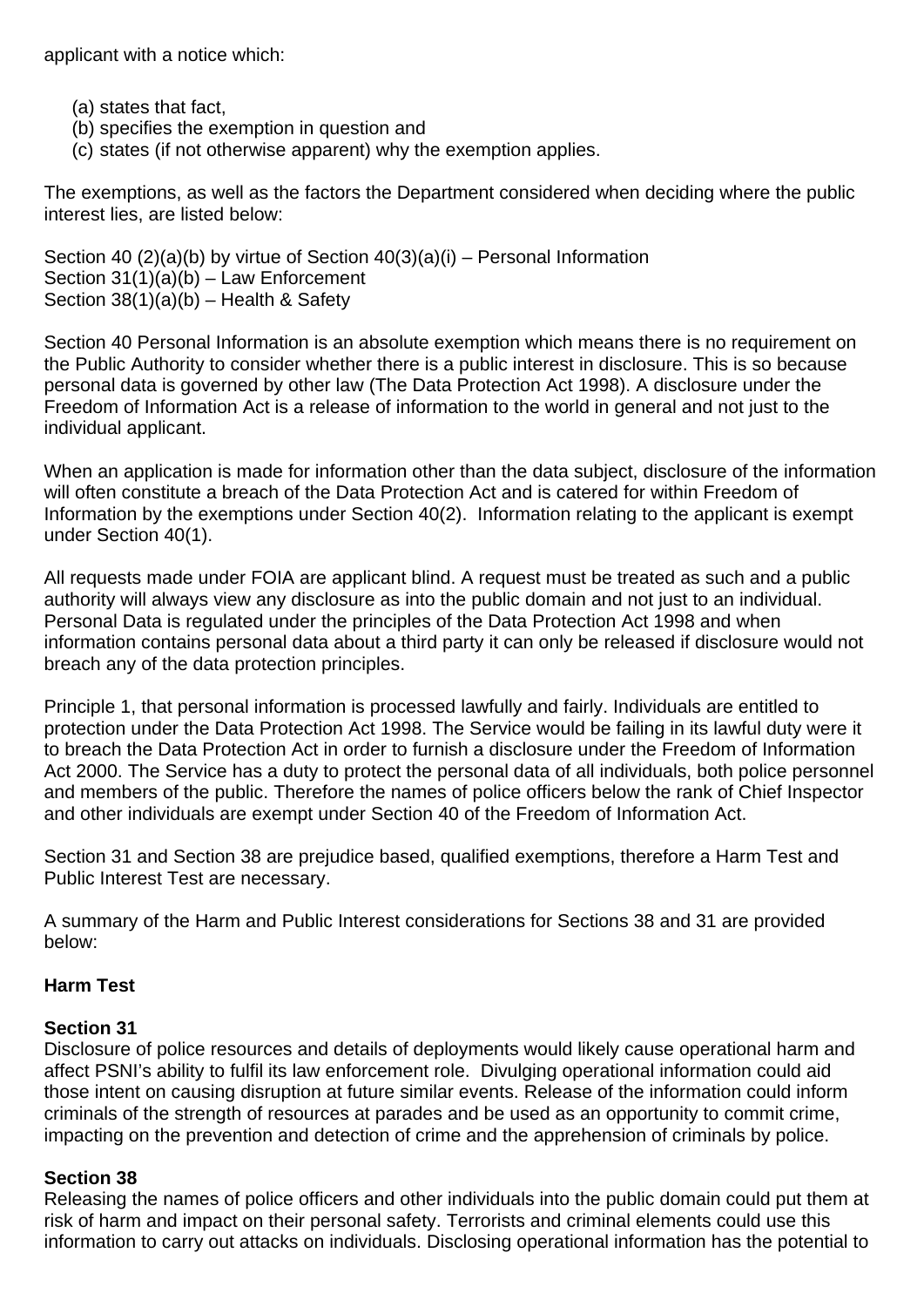make the Service vulnerable to attack by terrorists, placing both officers and members of the public at increased risk.

### **Public Interest Test**

### Factors favouring release - Section 31

The PSNI must be accountable for their procedures. The public would be better informed about the measures in place at such events.

### Factors favouring retention - Section 31

Disclosure of officer deployments could reveal resource levels and capabilities within the PSNI. Disclosures of officer numbers, police briefings and any instructions could compromise law enforcement tactics which could potentially be used by criminals to evade police and undermine the law enforcement role of the PSNI. Thus leading to more crime being committed and individuals being placed at risk. The use of this type of information may be of particular concern in light of the nature and extent of the prevailing terrorist threat. It may also be used by criminals/terrorists in combination with other information they have gathered to try and prejudice law enforcement.

### Factors favouring release – Section 38

Disclosure would promote openness and transparency. Information relates directly to the efficiency and effectiveness of the Service and its officers.

### Factors favouring retention – Section 38

Release of this information would be likely to place at risk the lives of officers and the public. This information could assist terrorists to predict the level of resources at similar future parades and enable them to launch attacks, placing both officers and the public at risk.

### **Decision**

The PSNI has a duty to fulfil its law enforcement role and whilst there is a public interest in the transparency of policing activities and the appropriateness of how public funds are allocated, in the policing of parades, the delivery of effective law enforcement is a priority. Criminal elements could use this information to evade police, directly undermining their law enforcement role. The release of information under the Freedom of Information Act is a release into the public domain and not just to the individual requesting the information. **Once information is disclosed by FOI there is no control or limits as to who or how the information is shared with other individuals, therefore a release under FOI is considered a disclosure to the world in general.**

The Service is currently under severe threat from terrorists and disclosure of this level of information has the potential to assist those criminal elements seeking to carry out attacks against police officers. The Police Service will not disclose information that will put officers' lives at risk as the safety of individuals is of paramount importance and by releasing operational policing details regarding parades into the public domain has the potential to assist criminal elements to launch attacks at police officers or cause disruption at such events. Disclosing information regarding parades could also assist any protesters to cause disruption at any future parades and carry out attacks on the police, which have the potential to endanger both the lives of police officers and / or members of the public.

The lives of individuals are of paramount importance and the PSNI will not divulge any information which could put any individual at risk. Disclosing the names of police officers or other individuals would therefore not be in the public interest.

The PSNI has a duty to fulfil its law enforcement function and whilst there is a public interest in the transparency of policing activities and the appropriateness of how public funds are allocated, in the policing of parades, the delivery of effective law enforcement has overriding importance.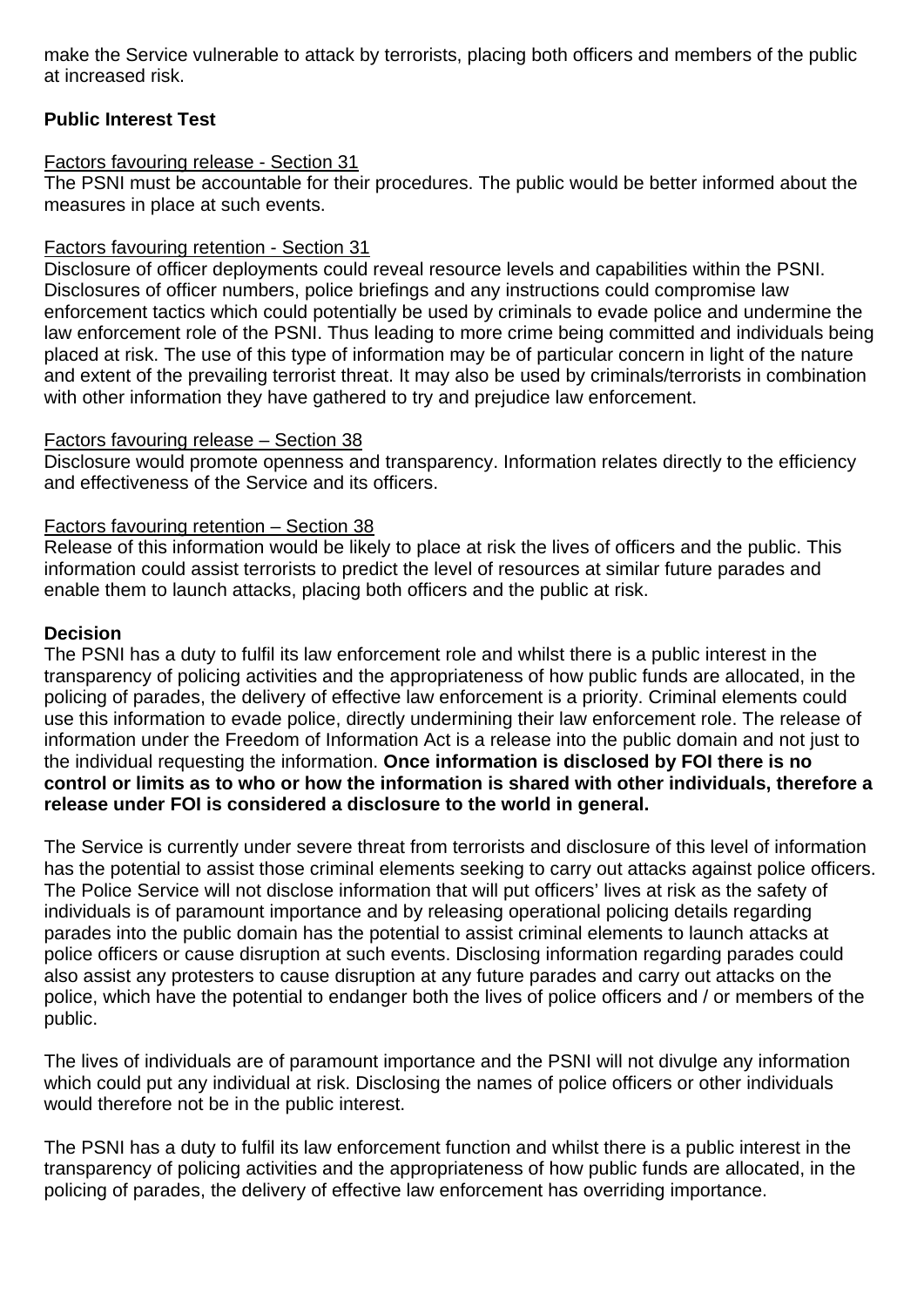### **Answer 1**

G District has advised this parade was held on Sunday **9** June 2013. Please see redacted Form 11/1 Notice of Intention to Organise a Public Procession at the end of this correspondence.

### **Answer 2**

Please see redacted **Form 11/3** Notice of Intention to Organise a Related Protest Meeting at the end of this correspondence.

### **Answer 3**

Please see redacted **Form 11/4** Notice of Intention to Organise a Public Procession at the end of this correspondence.

### **Answer 4**

Please see redacted Form 11/8 Post Public Procession Return at the end of this correspondence.

Please see the responses below in relation to the remaining questions.

### **Question 5**

11/9 re any requests by the Parades Commission to the police.

### **Answer**

Please see Form 11/9 Public Procession Report at the end of this correspondence.

### **Question 6**

11/10 Public procession report

### **Answer**

Based on the information you have provided searches were conducted in relation to Form 11/10, however these searches failed to locate any records or documents relevant to your request. PSNI does not have a Form 11/10. Accordingly, I have determined that the Police Service of Northern Ireland does not hold the information to which you seek access. Please see response to question 5 containing Form 11/9 Public Procession Report.

### **Question 8**

The number of persons who objected to the Police before the parade took place.

### **Answer**

Searches were conducted however these searches failed to locate any records or documents relevant to your request based on the information you have provided. PSNI do not record the number of people who object to parades only those who submit a Notification to Organise a Related Protest. Please see response to Question 9. Accordingly, I have determined that the Police Service of Northern Ireland does not hold the information to which you seek access.

### **Question 9**

The names of organisations who objected to the Police before the parade took place.

### **Answer**

Roe Valley Residence Association.

### **Question 10**

The number of persons who took part in the protest and how many of these persons were known by the police to be residents of the Dungiven area or the best police guess/estimate in each case.

### **Answer**

The Freedom of Information Act assists individuals to access **recorded information** held by public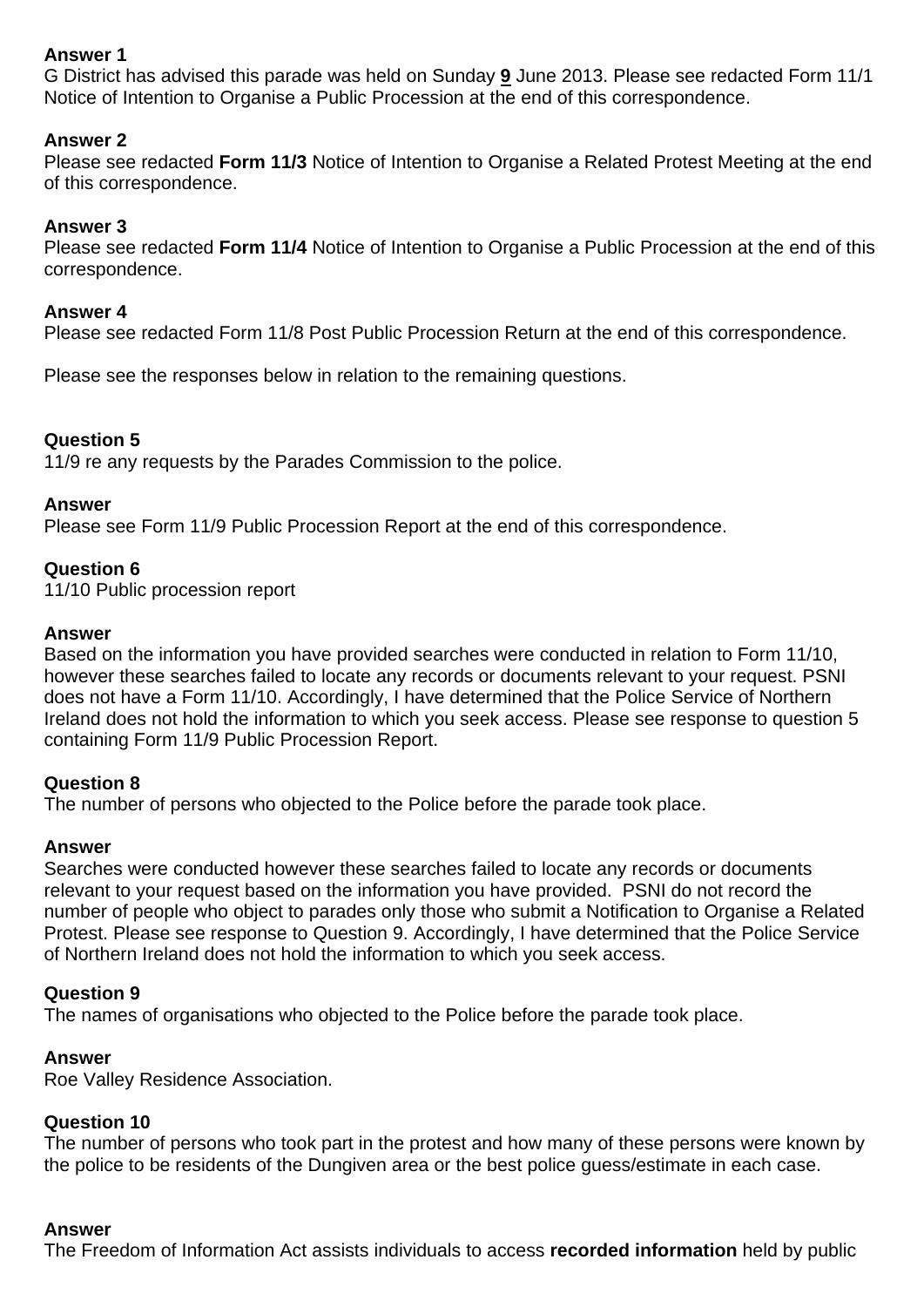authorities. A guess/estimate is not considered recorded information and therefore has not been provided.

Based on the information you have provided searches were conducted in relation to geographical information of those persons involved in the protest, however these searches failed to locate any records or documents, relevant to your request. Accordingly, I have determined that the Police Service of Northern Ireland does not hold the information to which you seek access. I can advise you that Form 11/3 states approximately 30 participants would be taking part in the protest. Please see response to question 2.

If you have any queries regarding your request or the decision please do not hesitate to contact me on 028 9070 0164. When contacting the Freedom of Information Team, please quote the reference number listed at the beginning of this letter.

If you are dissatisfied in any way with the handling of your request, you have the right to request a review. You should do this as soon as possible or in any case within two months of the date of issue of this letter. In the event that you require a review to be undertaken, you can do so by writing to the Head of Freedom of Information, PSNI Headquarters, 65 Knock Road, Belfast, BT5 6LE or by emailing foi@psni.pnn.police.uk.

If following an internal review, carried out by an independent decision maker, you were to remain dissatisfied in any way with the handling of the request you may make a complaint, under Section 50 of the Freedom of Information Act, to the Information Commissioner's Office and ask that they investigate whether the PSNI has complied with the terms of the Freedom of Information Act. You can write to the Information Commissioner at Information Commissioner's Office, Wycliffe House, Water Lane, Wilmslow, Cheshire, SK9 5AF. In most circumstances the Information Commissioner will not investigate a complaint unless an internal review procedure has been carried out, however the Commissioner has the option to investigate the matter at his discretion.

Please be advised that PSNI replies under Freedom of Information may be released into the public domain via our website @ www.psni.police.uk

Personal details in respect of your request have, where applicable, been removed to protect confidentiality.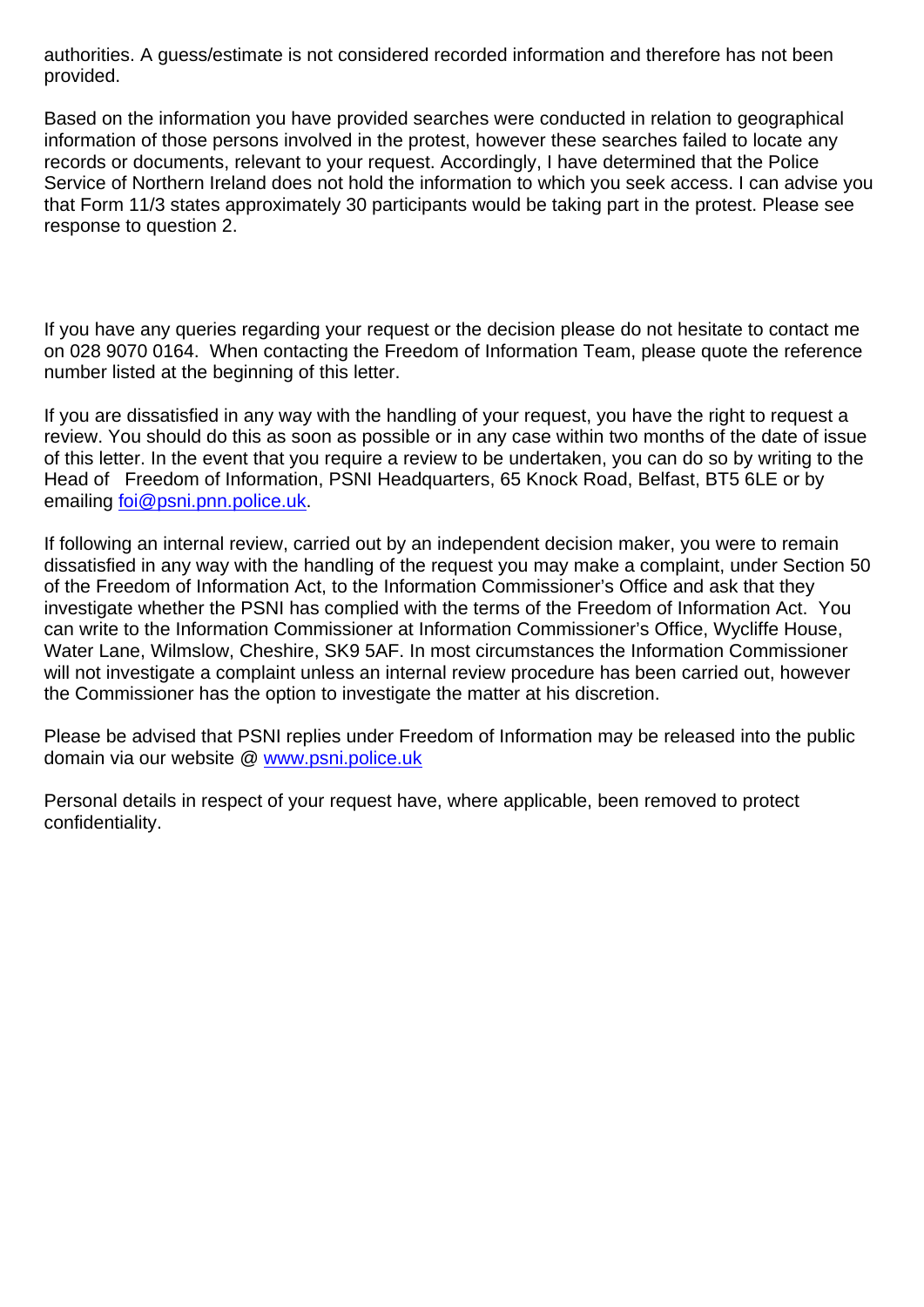$\int$ 

li

J

ان<br>بلا

y II

|                  |                                                                                             |                          | Personal, Professional, Protective Policino<br>Not relevant to Reques |                                  |
|------------------|---------------------------------------------------------------------------------------------|--------------------------|-----------------------------------------------------------------------|----------------------------------|
|                  |                                                                                             | NOT PROTECTIVELY MARKED  |                                                                       | <b>For Commission Use Only</b>   |
|                  |                                                                                             |                          | ID                                                                    |                                  |
|                  | <b>NOTICE OF INTENTION TO ORGANISE A PUBLIC PROCESSION</b>                                  |                          |                                                                       |                                  |
|                  |                                                                                             | <b>FACSIMILE MESSAGE</b> |                                                                       |                                  |
| To               | Parades Commission                                                                          | Parade                   | Dungiven LOL 2036                                                     |                                  |
| Fax              | 028 9032 2988<br>028 9024 8882<br>oг                                                        | Date                     | Sun 09/06/13                                                          |                                  |
| <b>Phone</b>     | 028 9089 5900                                                                               | <b>From</b>              | Ops Planning Limavady                                                 |                                  |
|                  | <b>Parades Commission Liaison Officer</b>                                                   | Pages                    | This $+8$                                                             |                                  |
|                  | Fax: 9056 1643/Internal 33643                                                               |                          |                                                                       |                                  |
| 1                | Is this notification an annual parade?                                                      |                          |                                                                       | <b>YES</b>                       |
| 2                | Does this parade pass through any other District?                                           |                          |                                                                       | <b>NO</b>                        |
| 3                | Has this parade previously been subject to a determination?                                 |                          |                                                                       | NO.                              |
| 4                | Are there any local concerns or sensitivities which the Commission should be made aware of? |                          |                                                                       | <b>NO</b>                        |
| N/A              | If you have answered yes to questions 2, 3, or 4 please provide a brief explanation.        |                          |                                                                       |                                  |
|                  | (Questions 5-7 to be completed only when less than 28 days' notice has been given)          |                          |                                                                       |                                  |
| 5.<br>N/A        | Reasons given for the late notification                                                     |                          |                                                                       |                                  |
| 6<br>N/A         | What is the view of the District Commander on the reasons given for late notification?      |                          |                                                                       |                                  |
|                  |                                                                                             |                          |                                                                       | s.F38<br>s.F38(1)<br>s.F38(1)(a) |
|                  | Any other exceptional reasons?                                                              |                          |                                                                       | s.F40                            |
| 7.<br><b>N/A</b> | <b>Contact Name</b>                                                                         |                          | Rank<br>Sergeant                                                      | s.F38(1)(b)<br>s.F40(2)          |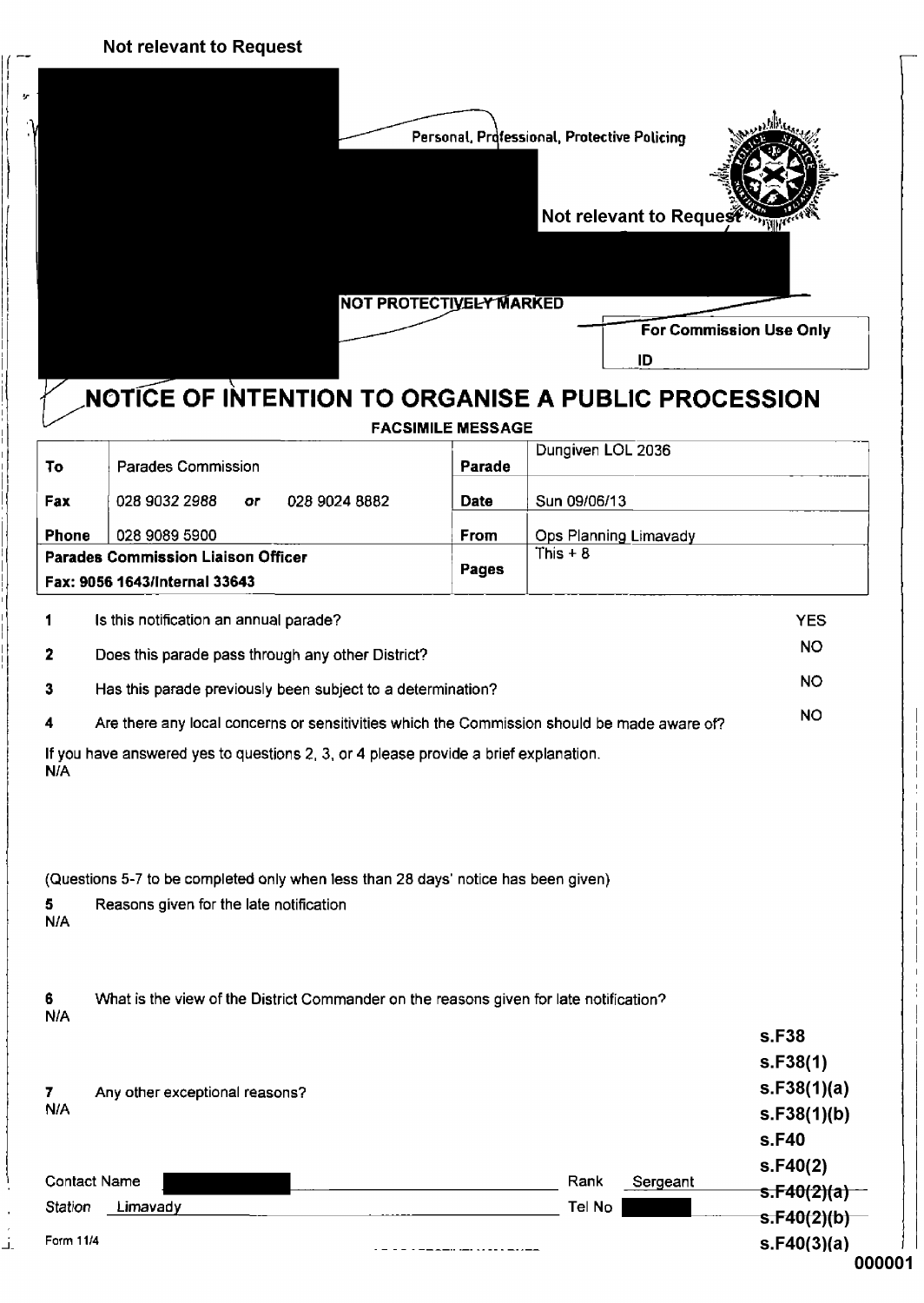

Form 11/1

## NOTICE OF INTENTION TO ORGANISE A PUBLIC PROCESSION

|                                           | Section 6 of the Public Processions (Northern Ireland) Act 1998 |  |  |                      |
|-------------------------------------------|-----------------------------------------------------------------|--|--|----------------------|
|                                           | Organising body Dungwers LOL 2036                               |  |  |                      |
| Location of parade<br>(for example, town) | DUNGIUEN                                                        |  |  | Date of $9 - 6 - 13$ |

Notes for organisers

This notice must be completed by the organiser of a public procession<sup>1</sup>. Your refusal or failure to complete all relevant sections of this notification form may mean that you have not satisfied the statutory requirement for advance notice. The Parades Commission may refuse to accept an incomplete form.

### Warning

Any person who organises or takes part in a public procession shall be quilty of an offence if:

- the requirements as to notice have not been satisfied;
- the parade is held on a date, at a time or along a route which differs from those specified in this notice.
- You should read the Parades Commission's booklet 'A Code of Conduct', and ensure that marshals are also familiar with it, as failure to comply with the Code will be taken into account by the Commission in consideration of any future notice. Copies may be obtained from your local police station or from the Parades Commission (028 9089 5900).
- The parade organiser must ensure that all participants, and in particular the marshals, have been informed before the start of the parade of any conditions imposed by the Parades Commission.
- This notice must be submitted to a member of the police not below the rank of sergeant, at the police station nearest to the proposed starting place of the procession. It must be submitted not less than 28 days before the date of the procession or, if that is not reasonably practicable, as soon as is reasonably practicable to do so.
- If notification is less than the required 28 days, you must complete the section below.

If there is not enough room in any section, please continue on a separate sheet.

<sup>1</sup>This notice is not required in respect of funeral processions or processions held by the Salvation Army along a route customarily followed by them. PB 3/05

Ł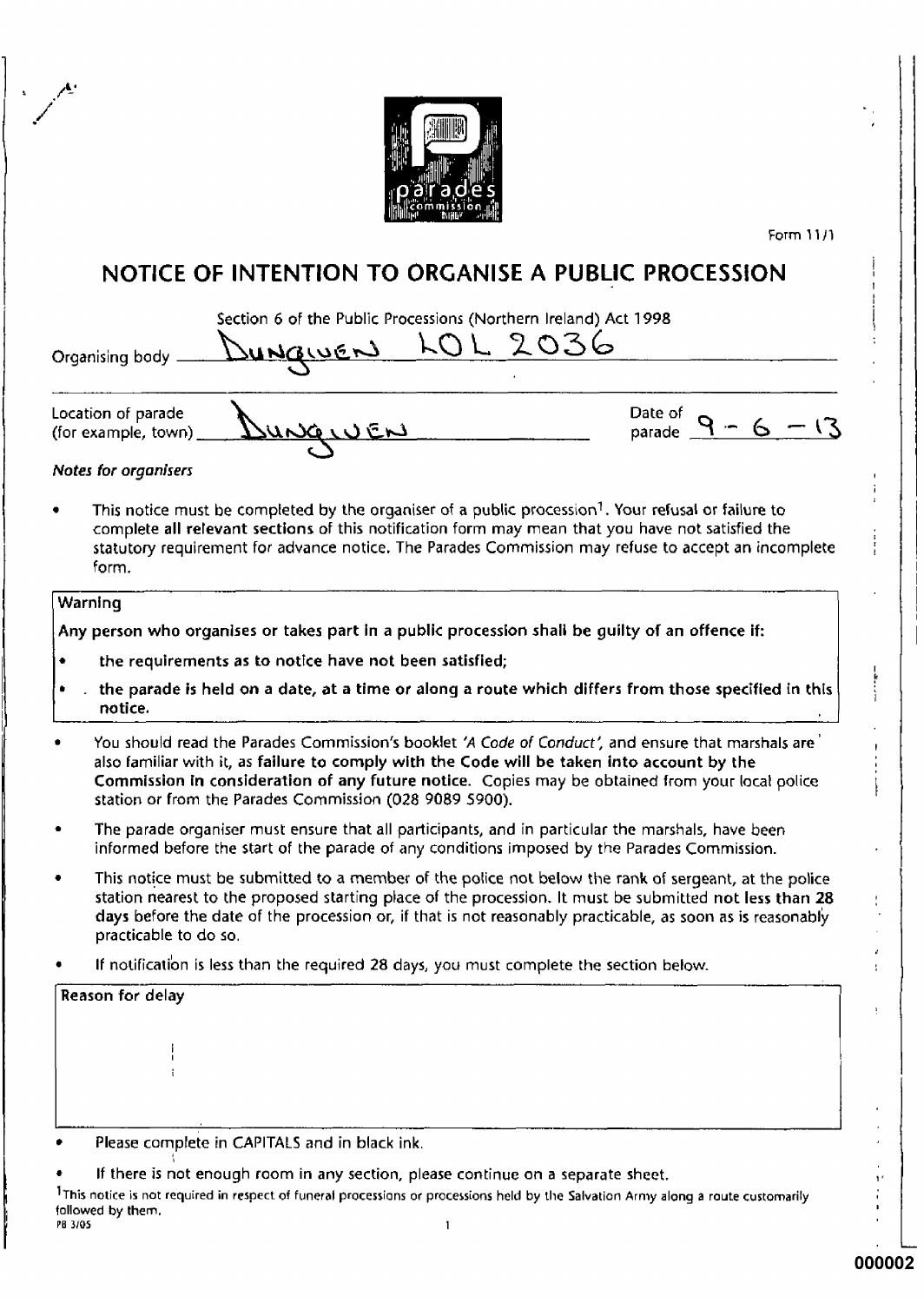| ÷.                                                                                                                                                                                                                                                                                                                                                                                                                                                                                                                                                                                                                 |                  |                                                                                           |                    |       |                                                       |                                        |
|--------------------------------------------------------------------------------------------------------------------------------------------------------------------------------------------------------------------------------------------------------------------------------------------------------------------------------------------------------------------------------------------------------------------------------------------------------------------------------------------------------------------------------------------------------------------------------------------------------------------|------------------|-------------------------------------------------------------------------------------------|--------------------|-------|-------------------------------------------------------|----------------------------------------|
| Part 1 - Organiser's details                                                                                                                                                                                                                                                                                                                                                                                                                                                                                                                                                                                       |                  |                                                                                           |                    |       |                                                       |                                        |
| Organising body                                                                                                                                                                                                                                                                                                                                                                                                                                                                                                                                                                                                    |                  | JUNGWEN LOL 2036                                                                          |                    |       |                                                       |                                        |
| Name of person<br>organising parade                                                                                                                                                                                                                                                                                                                                                                                                                                                                                                                                                                                |                  |                                                                                           |                    |       |                                                       | s.F38(1)(a)<br>s.F38(1)(b)             |
| Home address                                                                                                                                                                                                                                                                                                                                                                                                                                                                                                                                                                                                       |                  |                                                                                           |                    |       |                                                       | s. $F40(2)(a)$                         |
| Telephone No                                                                                                                                                                                                                                                                                                                                                                                                                                                                                                                                                                                                       |                  |                                                                                           |                    |       |                                                       | <del>s.F</del> 40(2)(b)<br>s.F40(3)(a) |
| Part 2 - Procession details                                                                                                                                                                                                                                                                                                                                                                                                                                                                                                                                                                                        |                  |                                                                                           |                    |       |                                                       | <u>s.</u> F40(3)(ai                    |
| General information (If you intend to parade out to a location and then parade back from there, fully or even<br>partly along your outward route, then you must give details of both the outward and return routes and the<br>timings etc as set out below)                                                                                                                                                                                                                                                                                                                                                        |                  |                                                                                           |                    |       |                                                       |                                        |
| Outward parade                                                                                                                                                                                                                                                                                                                                                                                                                                                                                                                                                                                                     | Date             | 6 - 13                                                                                    |                    |       |                                                       |                                        |
|                                                                                                                                                                                                                                                                                                                                                                                                                                                                                                                                                                                                                    | <b>Assembly</b>  | Time 9-30 am/pm Place Dungwas PrésorTERIAN<br>Time 9-65 am/pm Place Dungwas PARISH CHURCH |                    |       |                                                       |                                        |
|                                                                                                                                                                                                                                                                                                                                                                                                                                                                                                                                                                                                                    | <b>Dispersal</b> |                                                                                           |                    |       |                                                       |                                        |
|                                                                                                                                                                                                                                                                                                                                                                                                                                                                                                                                                                                                                    | Purpose          |                                                                                           |                    |       |                                                       |                                        |
|                                                                                                                                                                                                                                                                                                                                                                                                                                                                                                                                                                                                                    |                  | HMOUAL CHURCH SERVICE                                                                     |                    |       |                                                       |                                        |
|                                                                                                                                                                                                                                                                                                                                                                                                                                                                                                                                                                                                                    | <b>Assembly</b>  | Time 11-00 am/pm                                                                          |                    |       |                                                       | Church                                 |
|                                                                                                                                                                                                                                                                                                                                                                                                                                                                                                                                                                                                                    | <b>Dispersal</b> | Time $11-25$ am/pm                                                                        |                    |       | Place Dungwars PARISH<br>Place Dunge was PRESBYTERIAN | CHIERCH                                |
|                                                                                                                                                                                                                                                                                                                                                                                                                                                                                                                                                                                                                    |                  | Peerox SO <sub>n</sub> ol                                                                 | Number of<br>bands | NONE  | Likely number<br>of supporters                        | NONE                                   |
|                                                                                                                                                                                                                                                                                                                                                                                                                                                                                                                                                                                                                    |                  |                                                                                           |                    |       | Yes.                                                  | No                                     |
|                                                                                                                                                                                                                                                                                                                                                                                                                                                                                                                                                                                                                    |                  |                                                                                           |                    |       |                                                       |                                        |
|                                                                                                                                                                                                                                                                                                                                                                                                                                                                                                                                                                                                                    |                  |                                                                                           |                    |       | Yes                                                   | No :                                   |
|                                                                                                                                                                                                                                                                                                                                                                                                                                                                                                                                                                                                                    |                  |                                                                                           |                    |       | Yes.                                                  | No.                                    |
|                                                                                                                                                                                                                                                                                                                                                                                                                                                                                                                                                                                                                    |                  |                                                                                           |                    |       |                                                       |                                        |
|                                                                                                                                                                                                                                                                                                                                                                                                                                                                                                                                                                                                                    |                  |                                                                                           |                    |       |                                                       |                                        |
| Return parade<br>Anticipated number of participants<br>(including band members)<br>Will there be a street collection in conjunction with the procession?<br>(Note: If 'Yes', a separate application to the police is required)<br>Will uniform/regalia be worn?<br>Will banners/flags be carried?<br>In this regard, the attention of organisers and marshals is particularly drawn to paragraphs B, F and G of<br>Appendix A to the Code of Conduct.<br>If the purpose of the procession is to attend a religious service/public meeting, please provide the<br>following details:<br>Location of service/meeting |                  | としゅうしょ                                                                                    |                    | RacsH | HURCH                                                 |                                        |

ľ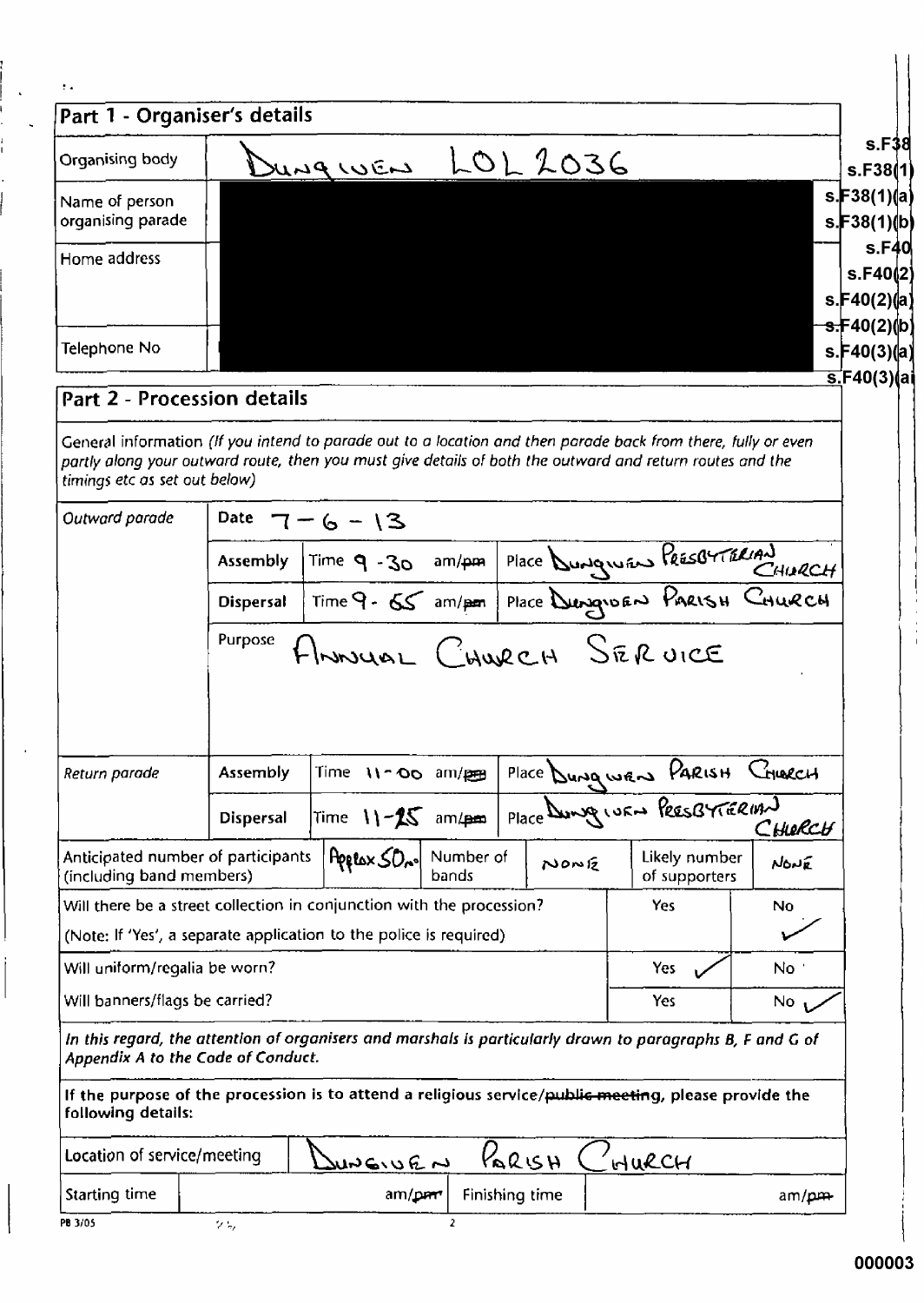## Part 2 - Procession details (cont'd)

Proposed route (name all streets in order)

 $\bar{\mathbf{v}}_i$ 

 $\frac{1}{2}$ 

In addition, you may wish to include a map outlining the proposed route.

| Outward journey: starting time $-30$ am/ges     |                                                                                                                            |
|-------------------------------------------------|----------------------------------------------------------------------------------------------------------------------------|
|                                                 | New STREET. 13 13                                                                                                          |
| $\overline{2}$                                  |                                                                                                                            |
| 3                                               | To PARISH CHURCH AT 15                                                                                                     |
|                                                 |                                                                                                                            |
| 5                                               |                                                                                                                            |
| 6                                               |                                                                                                                            |
| 7                                               |                                                                                                                            |
| 8                                               |                                                                                                                            |
| 9                                               | 21                                                                                                                         |
| 10                                              | $22 \quad \overbrace{\qquad \qquad }$                                                                                      |
| 11                                              | 23                                                                                                                         |
| 12                                              |                                                                                                                            |
| Return journey: startimg time $11 - 00$ am/pm   |                                                                                                                            |
|                                                 | PARADE DOWN MAIN STREET 13                                                                                                 |
| 2                                               |                                                                                                                            |
| ٩                                               | $F_{11115\mu}$ AT BRIDGE 15                                                                                                |
|                                                 |                                                                                                                            |
| CHURCH 17<br>5                                  |                                                                                                                            |
| 6                                               | 18                                                                                                                         |
| 7                                               | 19                                                                                                                         |
| 8                                               | 20                                                                                                                         |
| 9                                               | 21<br><u> 1980 - Johann John Harry Harry Harry Harry Harry Harry Harry Harry Harry Harry Harry Harry Harry Harry Harry</u> |
| 10                                              | 22                                                                                                                         |
| 11                                              | 23<br><u> 1980 - Andrea Stadt, amerikansk politik (</u> † 1920)                                                            |
| 12                                              | 24                                                                                                                         |
| Is more than one circuit of the route proposed? | No<br>Yes                                                                                                                  |
| PB 3/05                                         | 3.                                                                                                                         |

PB 3/05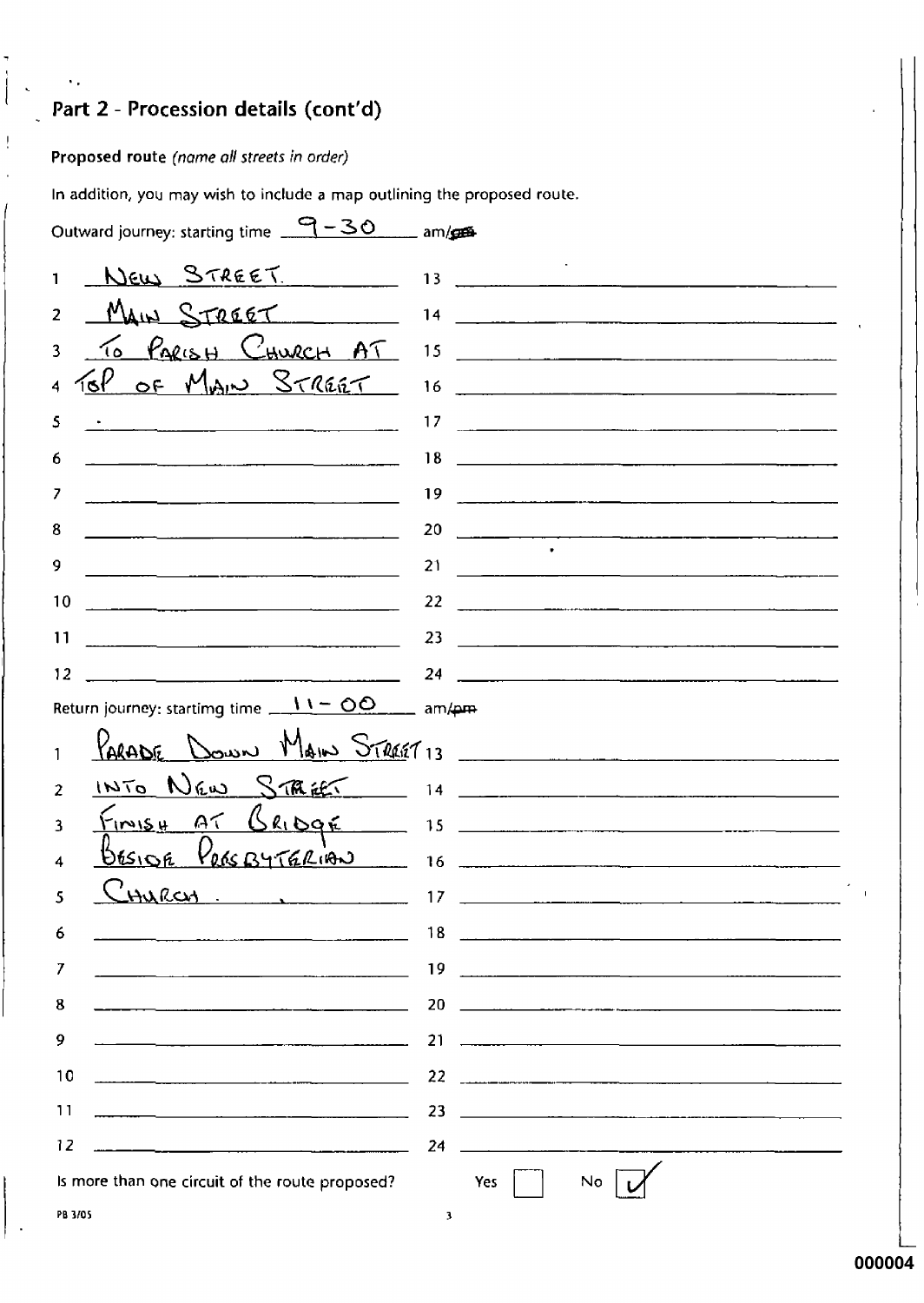## Part 2 - Procession details (cont'd)

Organiser's control arrangements

 $\epsilon$  .

The booklet 'A Code of Conduct' has been prepared as a source of advice for those organising parades and marches for any purpose in public places. It is designed to assist organisers by providing both a checklist and reminder of the points they will need to cover and the issues they will need to address In planning, and on the day.

How many marshals will be in attendance? Please give their names (this information must be provided).

| $\overline{2}$                                                                                                       |                                  |        | 8 |        |       |  |
|----------------------------------------------------------------------------------------------------------------------|----------------------------------|--------|---|--------|-------|--|
| 3                                                                                                                    |                                  |        | 9 |        |       |  |
| Have they had formal training?                                                                                       | Yes/No                           |        |   |        |       |  |
| If 'Yes', please give details <b>DISTRICT</b> MARSHALLS UNDER LIMALLANY<br>DISTRICT NO 6                             |                                  |        |   |        |       |  |
| What form of identification will be worn by marshals?                                                                |                                  |        |   |        |       |  |
| <b>Armbands</b>                                                                                                      | Coats                            |        |   | Other  |       |  |
|                                                                                                                      |                                  |        |   |        |       |  |
| What method of communication will there be between the organiser and marshals during the parade?<br>Mobile telephone | Radio                            | Verbal |   | Other  |       |  |
| What method of communication will there be between:<br>Organisers/marshals                                           | Mobile                           | Radio  |   | Verbal | Other |  |
| and police?<br>Organisers/marshals and<br>other emergency services?                                                  | telephone<br>Mobile<br>telephone | Radio  |   | Verbal | Other |  |
| If 'Other' please specify                                                                                            |                                  |        |   |        |       |  |
|                                                                                                                      |                                  |        |   |        |       |  |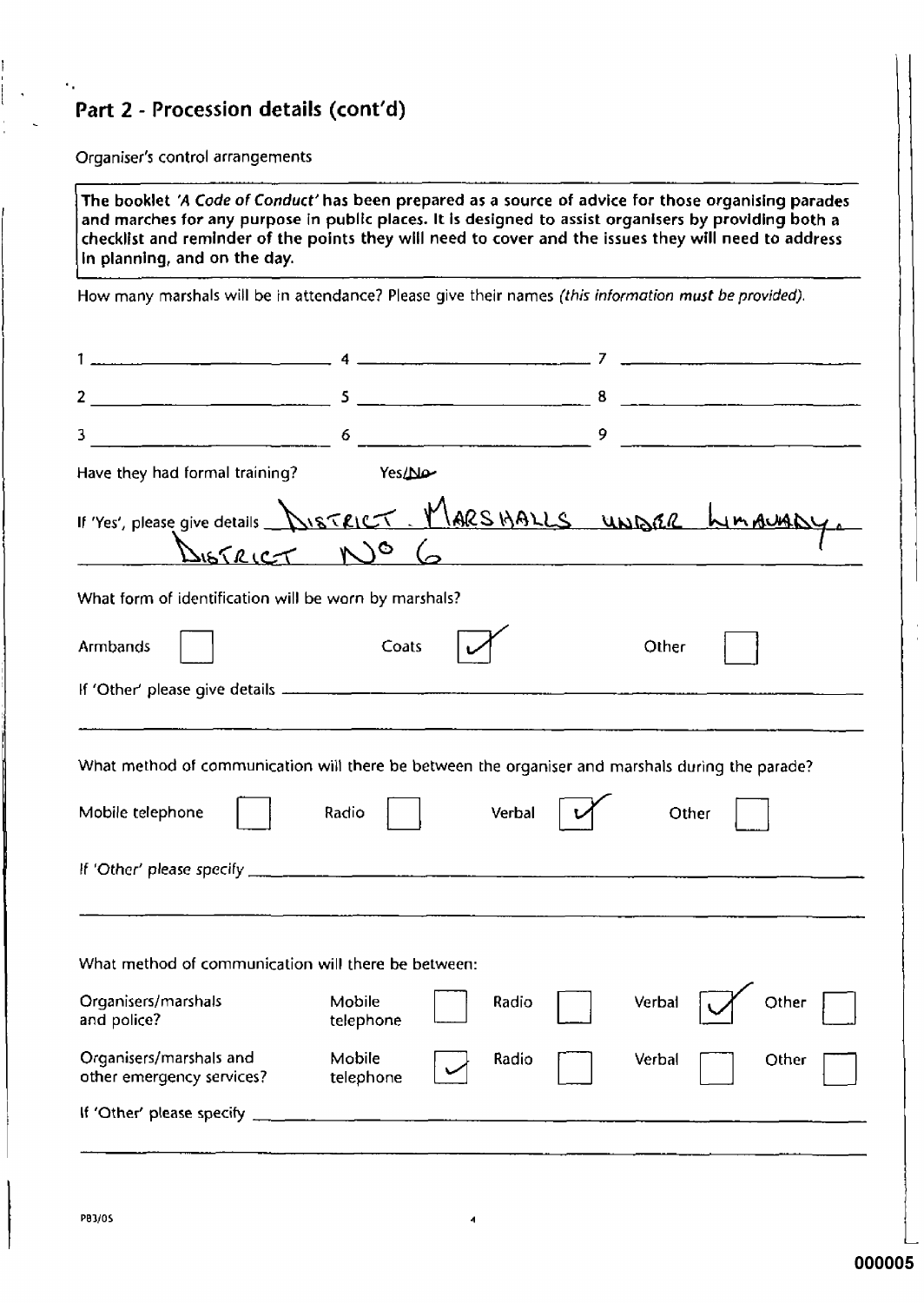## Part 3 - Details of accompanying bands

 $\ddot{\mathbf{v}}$ 

Only bands listed below will be permitted to take part in this procession. (Please include any name by which the band was known in the last 12 months.)

| Name of band | Town of origin | No. of people in<br>band |
|--------------|----------------|--------------------------|
|              |                |                          |
|              |                |                          |
|              |                |                          |
|              |                |                          |
|              |                |                          |
|              |                |                          |
|              |                |                          |
|              |                |                          |
|              |                |                          |
|              |                |                          |
|              |                |                          |
|              |                |                          |
|              |                |                          |
|              |                |                          |
|              |                |                          |
|              |                |                          |
|              |                |                          |
|              |                |                          |
|              |                |                          |
|              |                |                          |
|              |                |                          |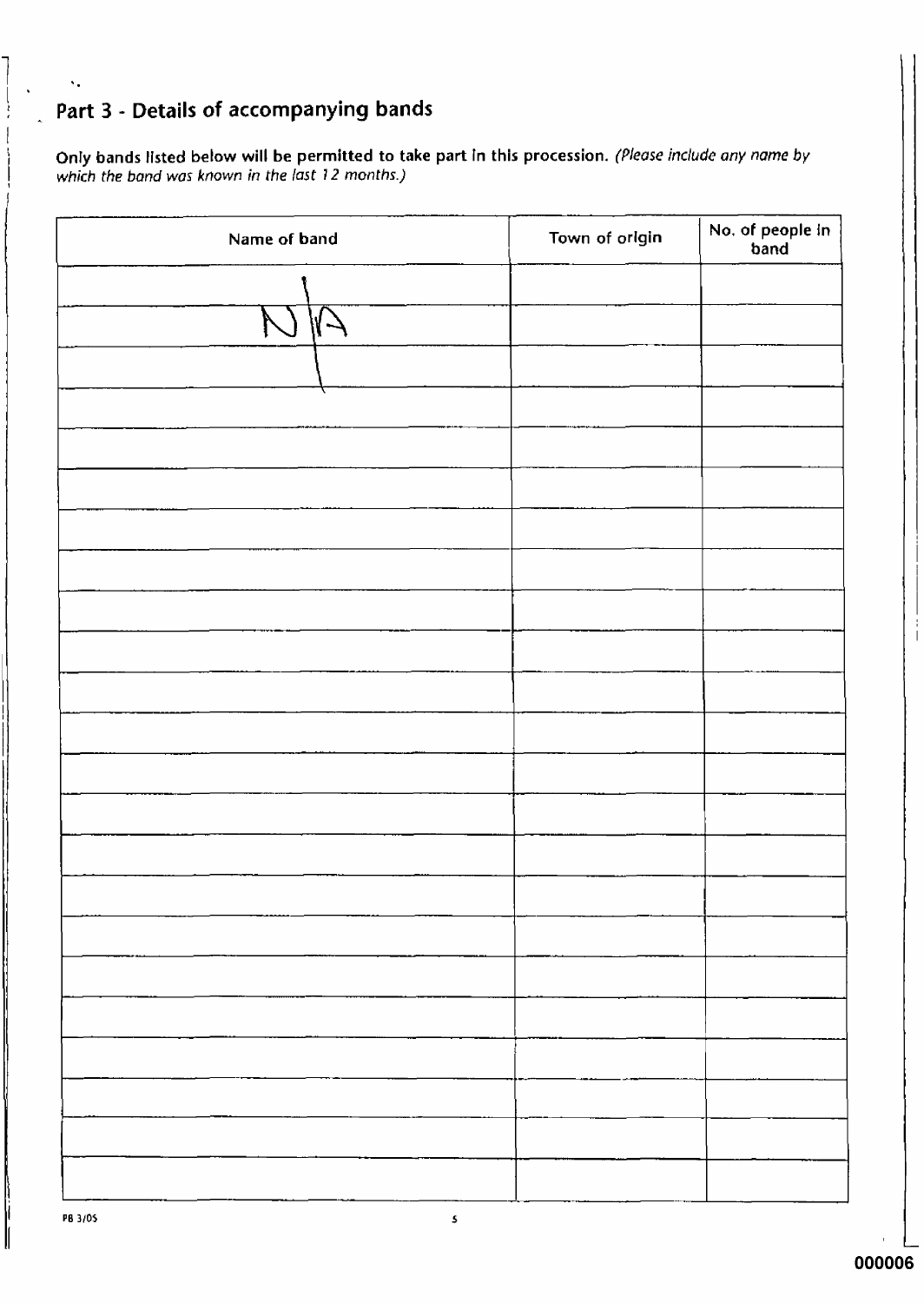| Name of band | Town of origin | No. of people in<br>band |
|--------------|----------------|--------------------------|
|              |                |                          |
|              |                |                          |
|              |                |                          |
|              |                |                          |
|              |                |                          |
|              |                |                          |
|              |                |                          |
|              |                |                          |
|              |                |                          |
|              |                |                          |
|              |                |                          |
|              |                |                          |
|              |                |                          |
|              |                |                          |
|              |                |                          |
|              |                |                          |
|              |                |                          |
|              |                |                          |
|              |                |                          |
|              |                |                          |
|              |                |                          |
|              |                |                          |
|              |                |                          |
|              |                |                          |
|              |                |                          |

# Part 3 - Details of accompanying bands (cont'd)

 $\bullet$  .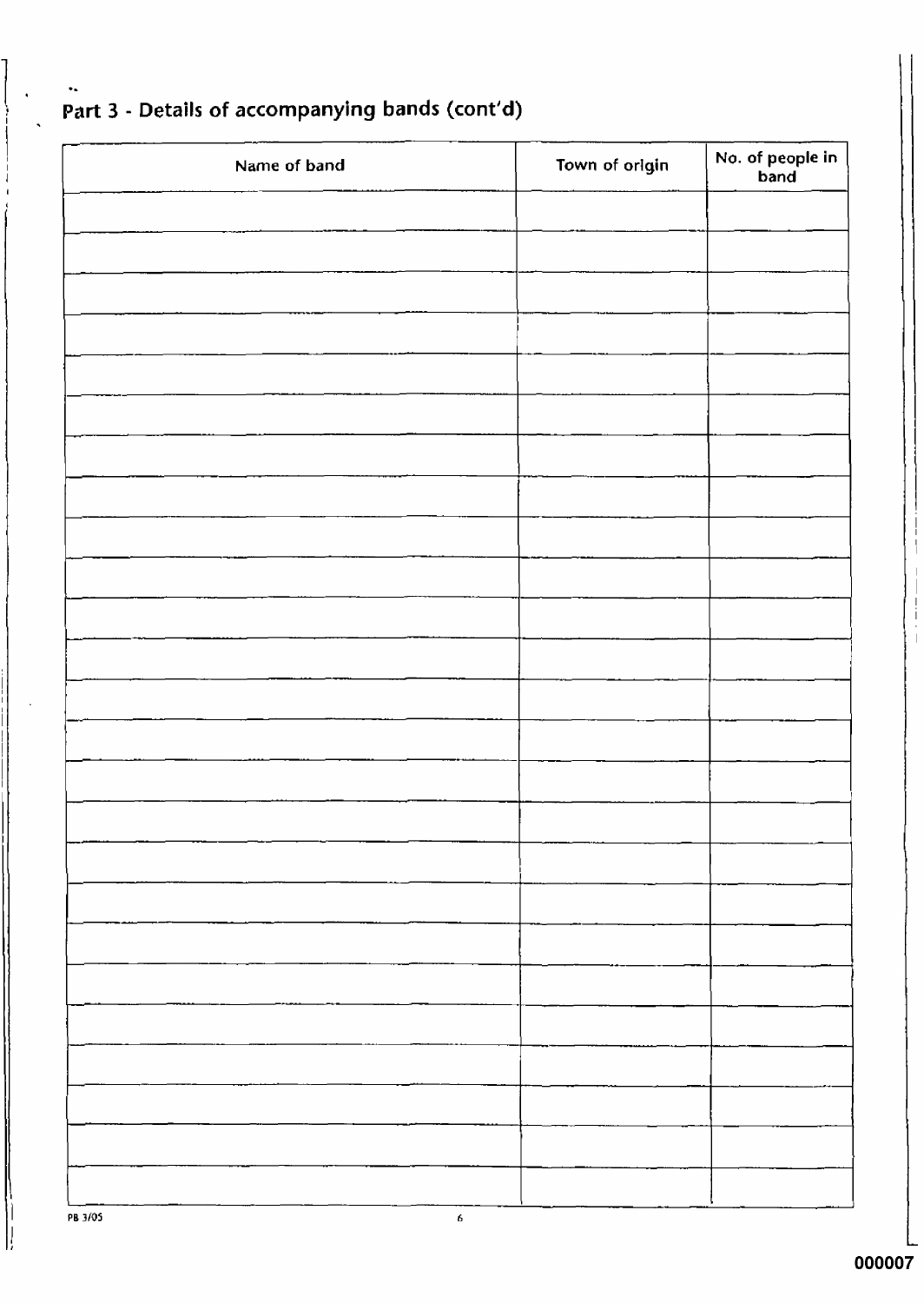## Part 4 - Details of further destinations

(To be completed where it is intended that the procession members/bands will travel collectively to a further<br>destination.)

| Will the procession be travelling to another town or place?<br>Yes<br>No                                                                                                                       |
|------------------------------------------------------------------------------------------------------------------------------------------------------------------------------------------------|
| If 'Yes', please give the following details:                                                                                                                                                   |
|                                                                                                                                                                                                |
|                                                                                                                                                                                                |
| <b>l</b> ime of <u></u> am/pm_Place of _____________________<br>Destination _<br>departure<br>departure                                                                                        |
| What method of travel will be used? !<br>Bus<br>Car<br>Train                                                                                                                                   |
| Towns on route to destination:                                                                                                                                                                 |
|                                                                                                                                                                                                |
|                                                                                                                                                                                                |
|                                                                                                                                                                                                |
|                                                                                                                                                                                                |
| Time of arrival ___________ am/pm                                                                                                                                                              |
| Yes<br>After arrival, do you intend to parade?<br>No.                                                                                                                                          |
| If 'Yes', please note that if you are the organiser of a procession at a different location, a separate<br>notice must be handed to the police at that location in respect of each procession. |
| What is the intended return route?                                                                                                                                                             |
|                                                                                                                                                                                                |
|                                                                                                                                                                                                |
|                                                                                                                                                                                                |
|                                                                                                                                                                                                |
|                                                                                                                                                                                                |
|                                                                                                                                                                                                |
|                                                                                                                                                                                                |
| Declaration and signature of the organiser<br>s.F38                                                                                                                                            |
| s.F38(1)<br>I confirm that I have read and understood the booklet 'A Code of Conduct' and that I am aware of my                                                                                |
| responsibilities as a parade organiser. I confirm that the information I have given is correct to the best of $\sin 38(1)(a)$                                                                  |
| knowledge.<br>s.F38(1)(b)                                                                                                                                                                      |
| s.F40                                                                                                                                                                                          |
| Date $10 - 5 =$<br>Signed<br>5.540(2)                                                                                                                                                          |
| s.F40(2)(a)                                                                                                                                                                                    |
| s.F40(2)(b)                                                                                                                                                                                    |
| s.F40(3)(a)<br>PB 3/05<br>7                                                                                                                                                                    |
| s.F40(3)(ai                                                                                                                                                                                    |
| 000008                                                                                                                                                                                         |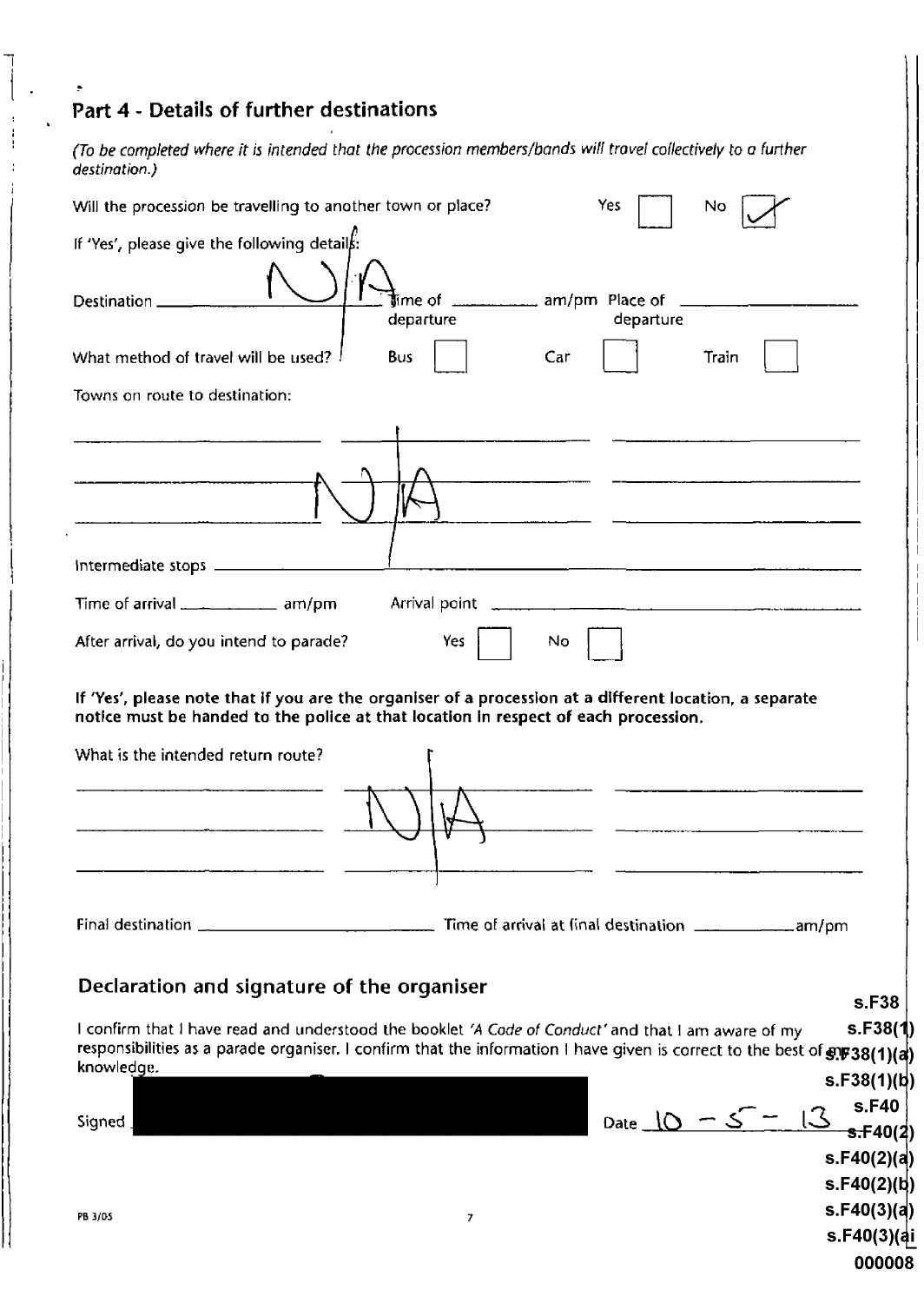## Part 5 - For Police Use

| (To be completed by Police Officer not below rank of sergeant)                                                                                                                                                                                                                                                                                                                                                                     |             |
|------------------------------------------------------------------------------------------------------------------------------------------------------------------------------------------------------------------------------------------------------------------------------------------------------------------------------------------------------------------------------------------------------------------------------------|-------------|
| Notice handed in by:                                                                                                                                                                                                                                                                                                                                                                                                               | s.F38       |
|                                                                                                                                                                                                                                                                                                                                                                                                                                    | s.F38(1)    |
| Name                                                                                                                                                                                                                                                                                                                                                                                                                               | s.F38(1)(a) |
|                                                                                                                                                                                                                                                                                                                                                                                                                                    | s.F38(1)(b) |
| <b>Address</b>                                                                                                                                                                                                                                                                                                                                                                                                                     | $s.F40 -$   |
|                                                                                                                                                                                                                                                                                                                                                                                                                                    | S.F40(2)    |
|                                                                                                                                                                                                                                                                                                                                                                                                                                    | s.F40(2)(a) |
|                                                                                                                                                                                                                                                                                                                                                                                                                                    | s.F40(2)(b) |
| Telephone number                                                                                                                                                                                                                                                                                                                                                                                                                   | s.F40(3)(a) |
|                                                                                                                                                                                                                                                                                                                                                                                                                                    | s.F40(3)(ai |
| Notice received on:                                                                                                                                                                                                                                                                                                                                                                                                                |             |
| Date                                                                                                                                                                                                                                                                                                                                                                                                                               | api/pm      |
|                                                                                                                                                                                                                                                                                                                                                                                                                                    |             |
| Checklist:                                                                                                                                                                                                                                                                                                                                                                                                                         |             |
| All sections of form complete?<br>Yes<br>No                                                                                                                                                                                                                                                                                                                                                                                        |             |
| If 'No', I have advised the organiser/person notifying the parade that a form containing inadequate or<br>٠<br>insufficient details may not satisfy the statutory requirement for advance notice, in which case it will not<br>be accepted by the Parades Commission; and that persons organising or taking part in a parade for<br>which the statutory requirement for notice has not been satisfied may be quilty of an offence. |             |

I have offered the organiser/person notifying the parade a copy of the Parades Commission's statutory documents: A Code of Conduct; Procedural Rules; and Guidelines.

|                                     |            |        |      | s.F38                    |
|-------------------------------------|------------|--------|------|--------------------------|
| Name                                |            |        |      | s.F38(1)                 |
|                                     |            |        |      | $\overline{S.F38(1)}(a)$ |
| Rank                                |            | Number |      | S.E38(1)(b)              |
| Station                             |            |        |      | s.F40                    |
|                                     |            | ١q     |      | S.F40(2)                 |
| Date faxed to Parades Commission    |            |        |      | s.F40(2)(a)              |
|                                     |            |        |      | s.F40(2)(b)              |
| Part 6 - For Parades Commission use |            |        |      | s.F40(3)(a)              |
|                                     |            |        |      | s.F40(3)(ai              |
| Received and checked by:            | (initials) |        | Date |                          |
| Data input by:                      | (initials) |        |      |                          |
|                                     |            |        |      |                          |
|                                     |            |        |      |                          |
|                                     |            |        |      |                          |

R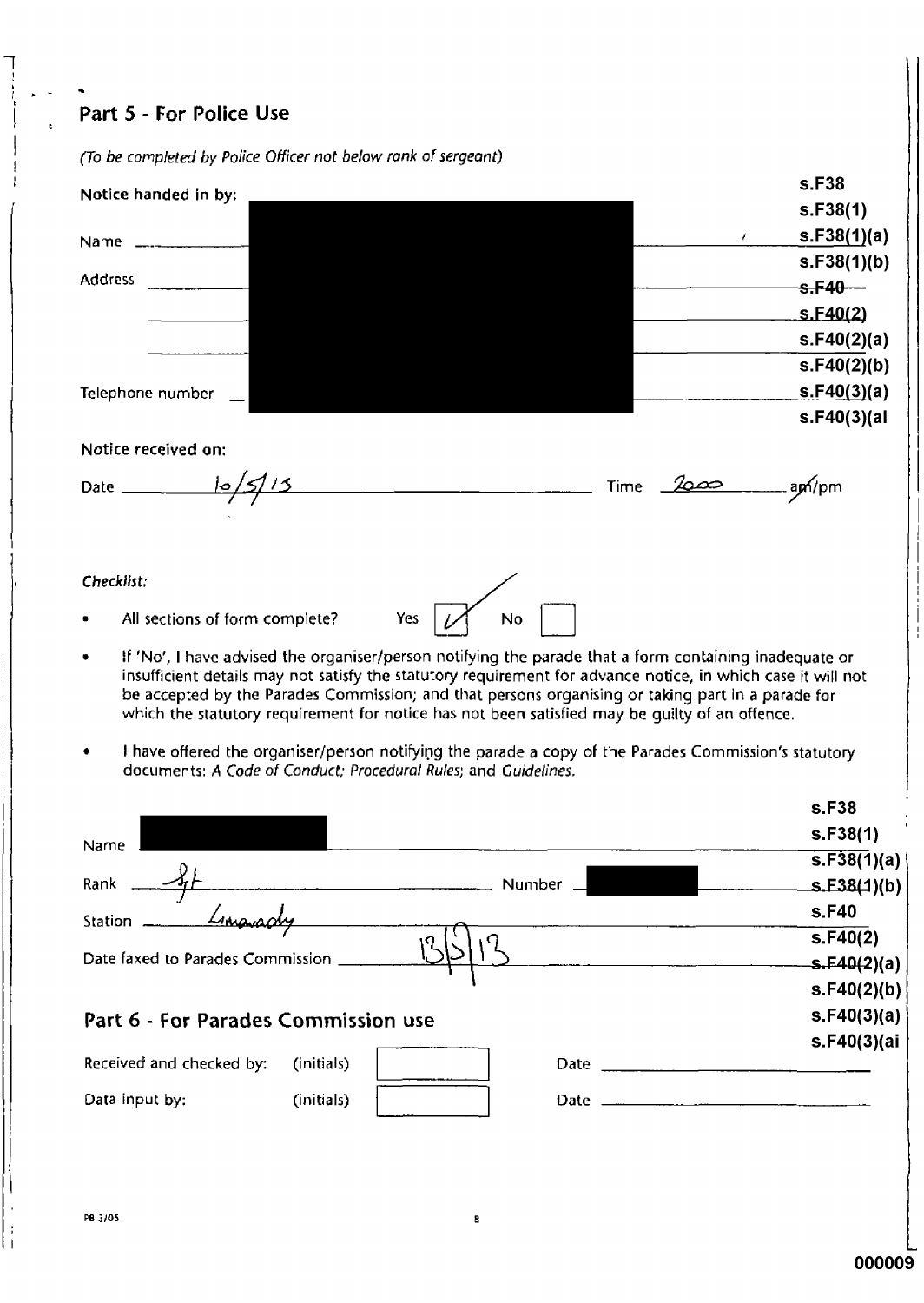Personal, Professional, Protective Policing **Not relevant to Request** 



### **NOT PROTECTIVELY MARKED**

والد

For Commission Use Only

ID

## NOTICE OF INTENTION TO ORGANISE A PUBLIC PROCESSION

**FACSIMILE MESSAGE** 

| To                                              | Parades Commission                      |    |                                                                                                                     | Parade      |                       | Roe Valley Residence Association |                                     |
|-------------------------------------------------|-----------------------------------------|----|---------------------------------------------------------------------------------------------------------------------|-------------|-----------------------|----------------------------------|-------------------------------------|
| Fax                                             | 028 9032 2988                           | oг | 028 9024 8882                                                                                                       | <b>Date</b> | Fri 09/06/13          |                                  |                                     |
| <b>Phone</b>                                    | 028 9089 5900                           |    |                                                                                                                     | <b>From</b> | Ops Planning Limavady |                                  |                                     |
|                                                 | Parades Commission Liaison Officer      |    |                                                                                                                     |             | This $+8$             |                                  |                                     |
|                                                 | Fax: 9056 1643/Internal 33643           |    |                                                                                                                     | Pages       |                       |                                  |                                     |
|                                                 | Is this notification an annual parade?  |    |                                                                                                                     |             |                       |                                  | NO                                  |
|                                                 |                                         |    | Does this parade pass through any other District?                                                                   |             |                       |                                  | NO                                  |
| 2                                               |                                         |    |                                                                                                                     |             |                       |                                  | <b>NO</b>                           |
| 3                                               |                                         |    | Has this parade previously been subject to a determination?                                                         |             |                       |                                  |                                     |
| 4                                               |                                         |    | Are there any local concerns or sensitivities which the Commission should be made aware of?                         |             |                       |                                  | <b>YES</b>                          |
| 5.                                              | Reasons given for the late notification |    | (Questions 5-7 to be completed only when less than 28 days' notice has been given)                                  |             |                       |                                  |                                     |
|                                                 |                                         |    | organiser states that this is a newly formed association                                                            |             |                       |                                  |                                     |
|                                                 |                                         |    | What is the view of the District Commander on the reasons given for late notification?                              |             |                       |                                  |                                     |
|                                                 | Kevin Lynch flute band in Dungiven.     |    | no information to hand regarding this group although it appears that several of those named are also members of the |             |                       |                                  | s.F38                               |
|                                                 |                                         |    |                                                                                                                     |             |                       |                                  | s.F38(1)                            |
|                                                 | Any other exceptional reasons?          |    |                                                                                                                     |             |                       |                                  |                                     |
|                                                 |                                         |    |                                                                                                                     |             |                       |                                  |                                     |
|                                                 |                                         |    |                                                                                                                     |             |                       |                                  | s.F38(1)(a)<br>s.F38(1)(b)<br>s.F40 |
|                                                 |                                         |    |                                                                                                                     |             |                       |                                  | s.F40(2)                            |
|                                                 |                                         |    |                                                                                                                     |             | Rank                  | Sergeant                         | s.F40(2)(a)                         |
| 6<br>7<br>N/A<br><b>Contact Name</b><br>Station | Limavady                                |    |                                                                                                                     |             | Tel No                |                                  | s.F40(2)(b)                         |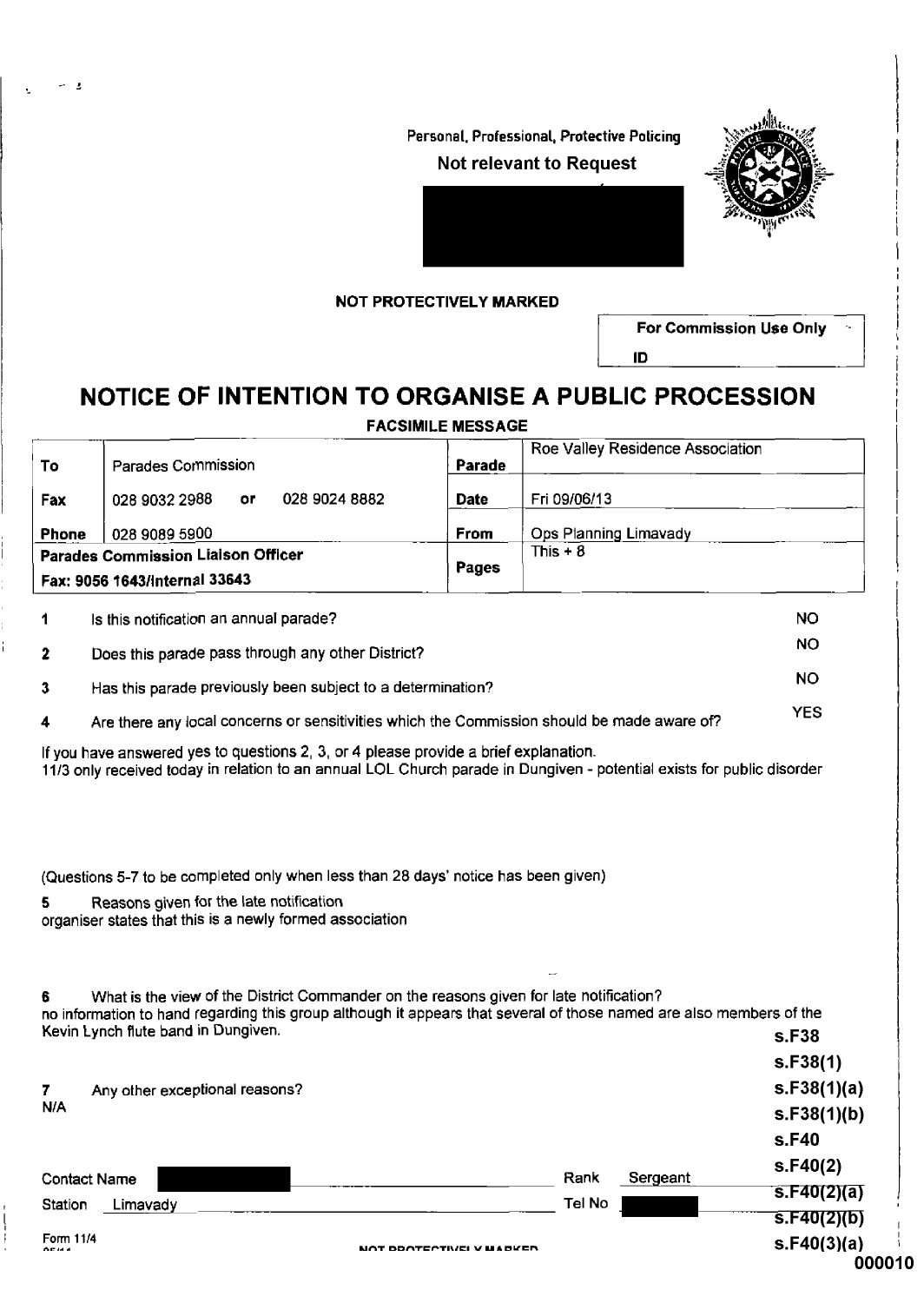### NOT PROTECTIVELY MARKED



Form 11/3

## - I N 1.25

|                                                                |     |        | Section 7 of the Public Processions (Northern Ireland) Act 1998                         |                                                                                                                                                                                                                                                                                                                            |
|----------------------------------------------------------------|-----|--------|-----------------------------------------------------------------------------------------|----------------------------------------------------------------------------------------------------------------------------------------------------------------------------------------------------------------------------------------------------------------------------------------------------------------------------|
| Organising body <u>_</u> __                                    | Roe |        |                                                                                         | <u>Unuey Residence Association.</u>                                                                                                                                                                                                                                                                                        |
| ocation of protest.<br>(for example town) $\bigcirc$ wiselved. |     |        |                                                                                         | Date of $9/6/13$ .                                                                                                                                                                                                                                                                                                         |
| Notes for organisers                                           |     |        |                                                                                         |                                                                                                                                                                                                                                                                                                                            |
|                                                                |     |        |                                                                                         | This notice must be completed by the organiser of a protest against a parade. Your refusal or failure to<br>complete all relevant sections of this notification form may mean that you have not satisfied the<br>statutory requirement for advance notice. The Police may refuse to accept an incomplete form.             |
| Warning                                                        |     |        |                                                                                         |                                                                                                                                                                                                                                                                                                                            |
| offence if:                                                    |     |        |                                                                                         | Any person who organises or takes part in a protest against a parade shall be guilty of an                                                                                                                                                                                                                                 |
|                                                                |     |        | the requirements as to notice have not been satisfied;                                  |                                                                                                                                                                                                                                                                                                                            |
|                                                                |     |        |                                                                                         | the protest is held on a date, at a time or place which differs from those specified in this                                                                                                                                                                                                                               |
| notice.                                                        |     |        |                                                                                         |                                                                                                                                                                                                                                                                                                                            |
| Commission (028 9089 5900).                                    |     |        |                                                                                         | You should read the Parades Commission's booklet 'A Code of Conduct', and ensure that marshals are<br>also familiar with it. Copies may be obtained from your local police station or from the Parades                                                                                                                     |
|                                                                |     |        | informed before the start of the protest of any conditions imposed.                     | The protest organiser must ensure that all participants, and in particular the marshals, have been                                                                                                                                                                                                                         |
| practicable to do so.                                          |     |        |                                                                                         | This notice must be submitted to a member of the police not below the rank of sergeant, at the police<br>station nearest to the proposed location of the protest meeting. It must be submitted not less than 14<br>days before the date of the protest or, if that is not reasonably practicable, as soon as is reasonably |
|                                                                |     |        | If notification is less than the required 14 days, you must complete the section below. |                                                                                                                                                                                                                                                                                                                            |
|                                                                |     |        |                                                                                         |                                                                                                                                                                                                                                                                                                                            |
| Reason for delay<br>NEWELY                                     |     | FORMED |                                                                                         | ASSOCIATION FROM. $4/6/13$ .                                                                                                                                                                                                                                                                                               |

Please complete in CAPITALS and in black ink.

If there is not enough room in any section, please continue on a separate sheet.  $\bullet$ 

PB 5/09

ì

 $\hat{\mathbf{r}}$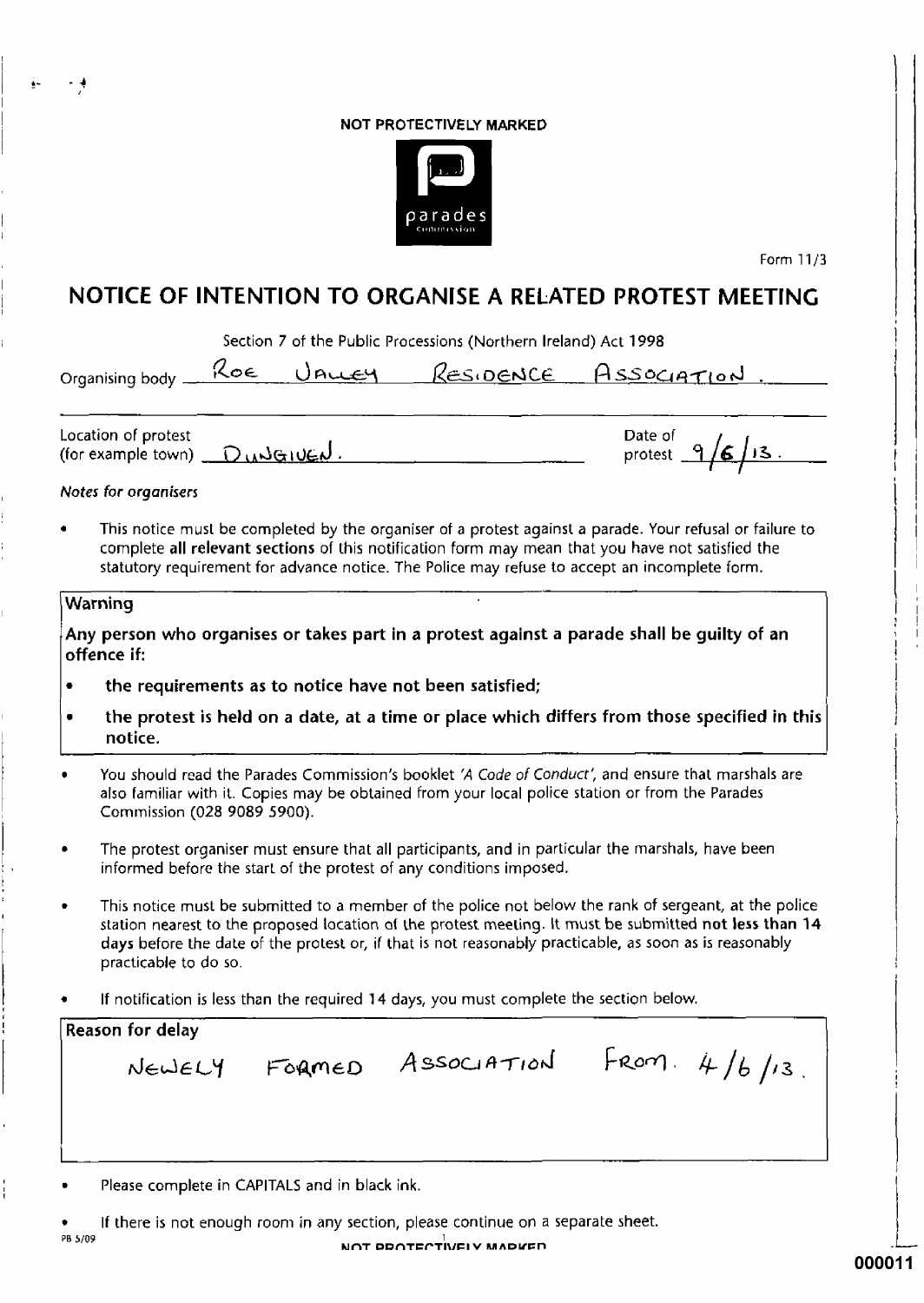| S.F40(2)(a) <br> s.F40(2)(b) <br> s.F40(3)(a)∣<br>Part 2 - Protest details<br>General information (If the parade against which you intend to protest has both an outward and a return route,<br>you must specify whether you intend to protest against one or both routes and provide details accordingly.)<br>Date $9/6 / 3$ .<br>outward parade<br>Place LIBRUARY 150TH SIDES<br>Time $9:$ $\infty$ am/pm<br><b>Start</b><br><b>Finish</b><br>Time (OO am/pm<br>Place LIBRUARY BOTH SIDES.<br>Purpose FAILURE Of ORANGE ORDER To<br>Communicate with Local Residence.<br>DUMGUGA LIBRARY - THIS IN RELATION TO.<br>ORANGE ORDER MARCH IN DUNGINEN ON<br>$\mathsf{A}$<br>SUNDAY WE HAVE ONLY CAME ACROSS THIS SO<br>WE ONLY GOT THIS YESTERDAY. 4/6/13<br>Place<br><b>Start</b><br>Time $_{1\phi}$ : $_{00}$ am/pm.<br>LIBRUARY BOTH<br>S <sub>0</sub><br>return parade<br>LIBRUARY BOTH SIDES<br>Place<br><b>Finish</b><br>Time $_{11}$ : 25 am/pm<br>Anticipated number of participants<br>30 <sub>1</sub><br>Details of bands (if any)<br>$NA$ ! | Organising body                      | Roe i | VALLEY | RESIDENCE | Association. | S.F38(1)(a) |
|------------------------------------------------------------------------------------------------------------------------------------------------------------------------------------------------------------------------------------------------------------------------------------------------------------------------------------------------------------------------------------------------------------------------------------------------------------------------------------------------------------------------------------------------------------------------------------------------------------------------------------------------------------------------------------------------------------------------------------------------------------------------------------------------------------------------------------------------------------------------------------------------------------------------------------------------------------------------------------------------------------------------------------------------------|--------------------------------------|-------|--------|-----------|--------------|-------------|
|                                                                                                                                                                                                                                                                                                                                                                                                                                                                                                                                                                                                                                                                                                                                                                                                                                                                                                                                                                                                                                                      | Name of person<br>organising protest |       |        |           |              |             |
|                                                                                                                                                                                                                                                                                                                                                                                                                                                                                                                                                                                                                                                                                                                                                                                                                                                                                                                                                                                                                                                      | Home address                         |       |        |           |              |             |
|                                                                                                                                                                                                                                                                                                                                                                                                                                                                                                                                                                                                                                                                                                                                                                                                                                                                                                                                                                                                                                                      | Telephone No                         |       |        |           |              |             |
|                                                                                                                                                                                                                                                                                                                                                                                                                                                                                                                                                                                                                                                                                                                                                                                                                                                                                                                                                                                                                                                      |                                      |       |        |           |              |             |
|                                                                                                                                                                                                                                                                                                                                                                                                                                                                                                                                                                                                                                                                                                                                                                                                                                                                                                                                                                                                                                                      |                                      |       |        |           |              |             |
|                                                                                                                                                                                                                                                                                                                                                                                                                                                                                                                                                                                                                                                                                                                                                                                                                                                                                                                                                                                                                                                      | Protest against                      |       |        |           |              |             |
|                                                                                                                                                                                                                                                                                                                                                                                                                                                                                                                                                                                                                                                                                                                                                                                                                                                                                                                                                                                                                                                      |                                      |       |        |           |              |             |
|                                                                                                                                                                                                                                                                                                                                                                                                                                                                                                                                                                                                                                                                                                                                                                                                                                                                                                                                                                                                                                                      |                                      |       |        |           |              |             |
|                                                                                                                                                                                                                                                                                                                                                                                                                                                                                                                                                                                                                                                                                                                                                                                                                                                                                                                                                                                                                                                      |                                      |       |        |           |              |             |
|                                                                                                                                                                                                                                                                                                                                                                                                                                                                                                                                                                                                                                                                                                                                                                                                                                                                                                                                                                                                                                                      |                                      |       |        |           |              |             |
|                                                                                                                                                                                                                                                                                                                                                                                                                                                                                                                                                                                                                                                                                                                                                                                                                                                                                                                                                                                                                                                      |                                      |       |        |           |              |             |
|                                                                                                                                                                                                                                                                                                                                                                                                                                                                                                                                                                                                                                                                                                                                                                                                                                                                                                                                                                                                                                                      |                                      |       |        |           |              |             |
|                                                                                                                                                                                                                                                                                                                                                                                                                                                                                                                                                                                                                                                                                                                                                                                                                                                                                                                                                                                                                                                      | Protest against                      |       |        |           |              |             |
|                                                                                                                                                                                                                                                                                                                                                                                                                                                                                                                                                                                                                                                                                                                                                                                                                                                                                                                                                                                                                                                      |                                      |       |        |           |              |             |
|                                                                                                                                                                                                                                                                                                                                                                                                                                                                                                                                                                                                                                                                                                                                                                                                                                                                                                                                                                                                                                                      |                                      |       |        |           |              |             |
|                                                                                                                                                                                                                                                                                                                                                                                                                                                                                                                                                                                                                                                                                                                                                                                                                                                                                                                                                                                                                                                      |                                      |       |        |           |              |             |
|                                                                                                                                                                                                                                                                                                                                                                                                                                                                                                                                                                                                                                                                                                                                                                                                                                                                                                                                                                                                                                                      |                                      |       |        |           |              |             |
|                                                                                                                                                                                                                                                                                                                                                                                                                                                                                                                                                                                                                                                                                                                                                                                                                                                                                                                                                                                                                                                      |                                      |       |        |           |              |             |
|                                                                                                                                                                                                                                                                                                                                                                                                                                                                                                                                                                                                                                                                                                                                                                                                                                                                                                                                                                                                                                                      |                                      |       |        |           |              |             |
|                                                                                                                                                                                                                                                                                                                                                                                                                                                                                                                                                                                                                                                                                                                                                                                                                                                                                                                                                                                                                                                      |                                      |       |        |           |              |             |
|                                                                                                                                                                                                                                                                                                                                                                                                                                                                                                                                                                                                                                                                                                                                                                                                                                                                                                                                                                                                                                                      |                                      |       |        |           |              |             |
|                                                                                                                                                                                                                                                                                                                                                                                                                                                                                                                                                                                                                                                                                                                                                                                                                                                                                                                                                                                                                                                      |                                      |       |        |           |              |             |
|                                                                                                                                                                                                                                                                                                                                                                                                                                                                                                                                                                                                                                                                                                                                                                                                                                                                                                                                                                                                                                                      |                                      |       |        |           |              |             |
| 2                                                                                                                                                                                                                                                                                                                                                                                                                                                                                                                                                                                                                                                                                                                                                                                                                                                                                                                                                                                                                                                    | PB 5/09                              |       |        |           |              |             |

 $\mathbf{r}$ 

 $\Lambda$ 

 $\begin{array}{c} \begin{array}{c} \bullet \\ \bullet \end{array} \end{array}$ 

 $\mathcal{L}$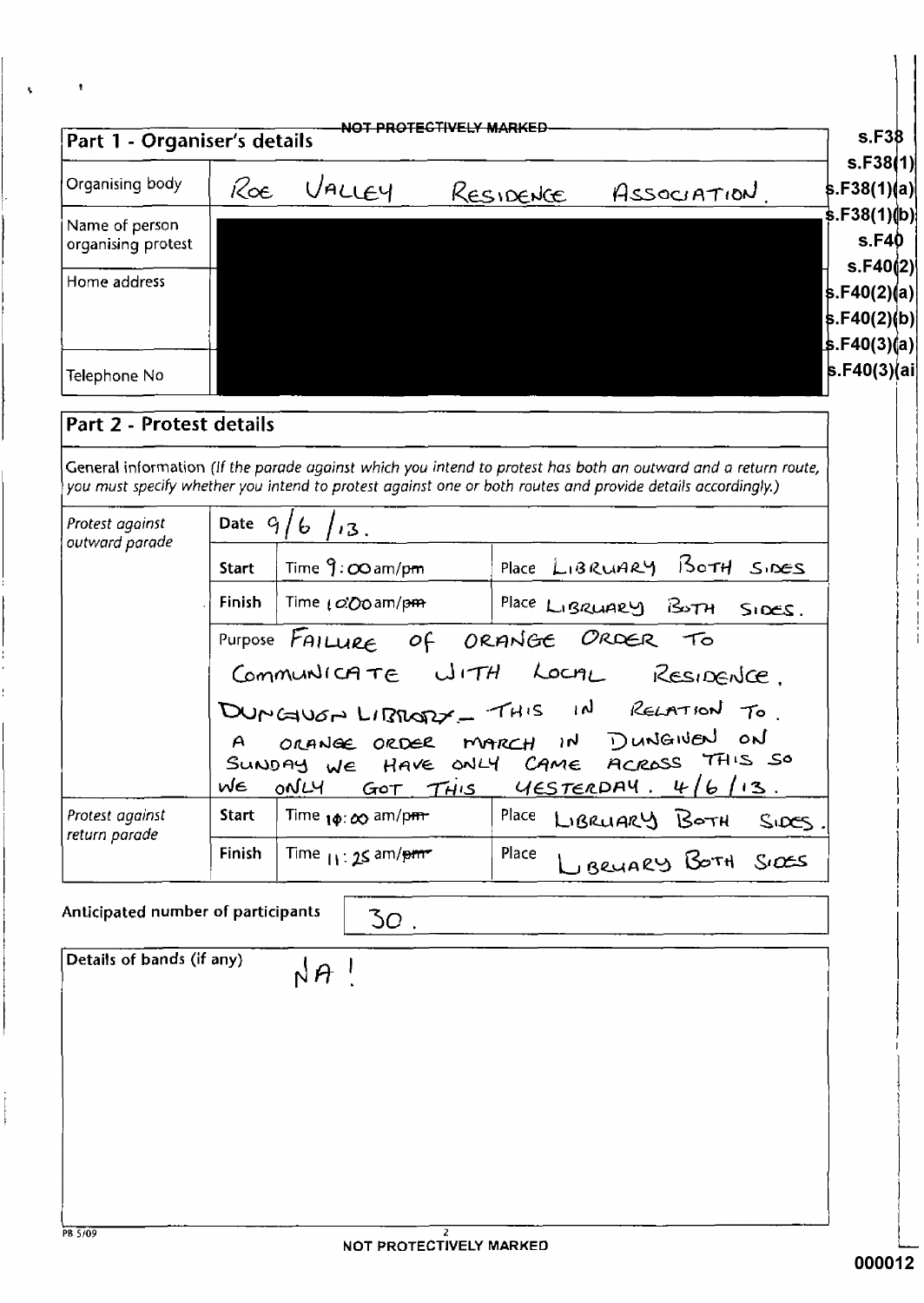### NOT PROTECTIVELY MARKED

|  |  |  |  |  | Organiser's control arrangements |
|--|--|--|--|--|----------------------------------|
|--|--|--|--|--|----------------------------------|

 $\blacktriangleleft$ 

 $\ddot{\phantom{a}}$ 

 $\vdots$  $\ddot{\phantom{a}}$ 

|                                                                                            | issues they will need to address in planning, and on the day.                                                                                                                                                            | organisers by providing both a checklist and reminder of the points they will need to cover and the |
|--------------------------------------------------------------------------------------------|--------------------------------------------------------------------------------------------------------------------------------------------------------------------------------------------------------------------------|-----------------------------------------------------------------------------------------------------|
|                                                                                            | How many marshals will be in attendance? Please give their names (this information must be provided).                                                                                                                    | s.F38<br>s.F38(1)                                                                                   |
|                                                                                            |                                                                                                                                                                                                                          | }.F38(1)(a)∣<br>5.F38(1)(b)                                                                         |
|                                                                                            |                                                                                                                                                                                                                          | s.F40                                                                                               |
|                                                                                            |                                                                                                                                                                                                                          | s.F40(2)<br><b>).F40(2)(a</b> )                                                                     |
| Have they had formal training?                                                             | 系/No                                                                                                                                                                                                                     | s.F40(2)(b)                                                                                         |
|                                                                                            |                                                                                                                                                                                                                          | s.F40(3)(a)<br><del>−</del> s.F40(3)(ai∣                                                            |
|                                                                                            |                                                                                                                                                                                                                          |                                                                                                     |
| What form of identification will be worn by marshals?                                      |                                                                                                                                                                                                                          |                                                                                                     |
| <b>Armbands</b>                                                                            | Other<br>Coats                                                                                                                                                                                                           |                                                                                                     |
|                                                                                            | If 'Other' please give details _ HIGH UISIABLE VESTS                                                                                                                                                                     |                                                                                                     |
|                                                                                            |                                                                                                                                                                                                                          |                                                                                                     |
|                                                                                            | What method of communication will there be between the organiser and marshals during the protest?                                                                                                                        |                                                                                                     |
| Mobile telephone                                                                           | Verbal<br>Radio<br>Other                                                                                                                                                                                                 |                                                                                                     |
| If 'Other' please specify_                                                                 |                                                                                                                                                                                                                          |                                                                                                     |
|                                                                                            |                                                                                                                                                                                                                          |                                                                                                     |
|                                                                                            |                                                                                                                                                                                                                          |                                                                                                     |
| What method of communication will there be between:                                        |                                                                                                                                                                                                                          |                                                                                                     |
|                                                                                            | Verbal<br>Other<br>Radio<br>Mobile<br>telephone                                                                                                                                                                          |                                                                                                     |
| Organisers/marshals<br>and police?<br>Organisers/marshals and<br>other emergency services? | Verbal<br>Mobile<br>Radio<br>Other<br>telephone                                                                                                                                                                          |                                                                                                     |
|                                                                                            |                                                                                                                                                                                                                          | s.F38                                                                                               |
| If 'Other' please specify.                                                                 |                                                                                                                                                                                                                          | s.F38(1)                                                                                            |
|                                                                                            |                                                                                                                                                                                                                          | s.F38(1)(a)<br>s.F38(1)(b)                                                                          |
| Declaration and signature of the organiser                                                 | I confirm that I have read and understood the booklet 'A Code of Conduct' and that I am aware of my<br>responsibilities as a protest organiser. I confirm that the information I have given is correct to the best of my | s.F40<br>s.F40(2)                                                                                   |
| knowledge.<br>Signed:                                                                      | Date: $\frac{4}{6}$ / $\frac{5.540(2)}{10}$<br>S.F40(2)(p)                                                                                                                                                               | s.F40(2)(a)                                                                                         |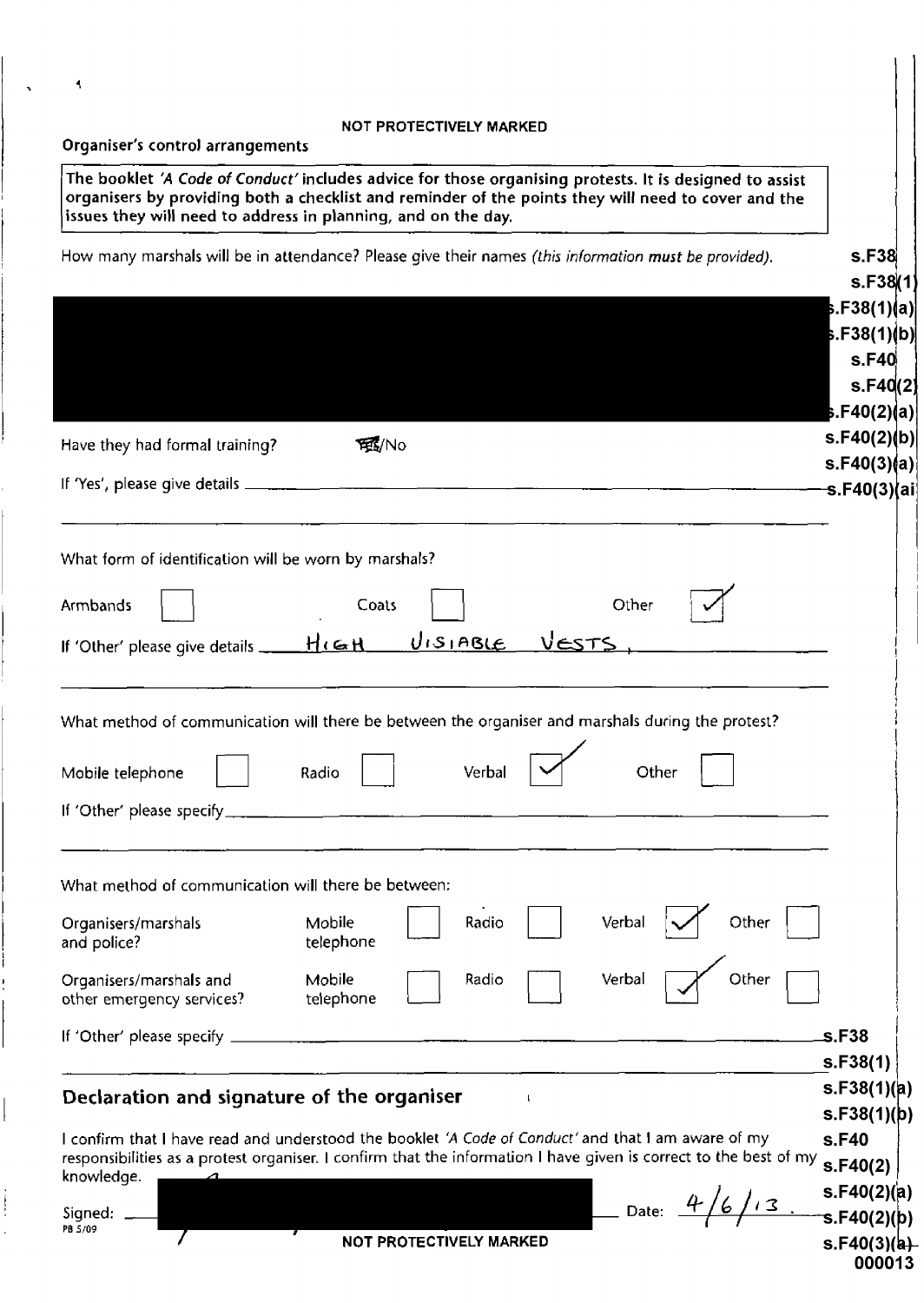### NOT PROTECTIVELY MARKED

Part 3 - For Police Use

.<br>مواليد

 $\hat{\mathbf{v}}$ 

(To be completed by Police Officer not below rank of sergeant)

| Notice handed in by:                                                                                                                                                                                                                                                                                                                                                                                  | s.F38                                   |
|-------------------------------------------------------------------------------------------------------------------------------------------------------------------------------------------------------------------------------------------------------------------------------------------------------------------------------------------------------------------------------------------------------|-----------------------------------------|
| Name                                                                                                                                                                                                                                                                                                                                                                                                  | s.F38(1)<br><del>s.F</del> 38(1)(a)     |
|                                                                                                                                                                                                                                                                                                                                                                                                       | s.F38(1)(b)                             |
| <b>Address</b>                                                                                                                                                                                                                                                                                                                                                                                        | s.F40                                   |
|                                                                                                                                                                                                                                                                                                                                                                                                       | $\overline{s}$ .F40(2)                  |
|                                                                                                                                                                                                                                                                                                                                                                                                       | <u>s.F40(2)(a)</u>                      |
|                                                                                                                                                                                                                                                                                                                                                                                                       | s.F40(2)(b)                             |
| Telephone number                                                                                                                                                                                                                                                                                                                                                                                      | <del>s.F</del> 40(3)(a)<br>s.F40(3)(ai) |
|                                                                                                                                                                                                                                                                                                                                                                                                       |                                         |
| Notice received on:<br><b>アラシッ<i>ム 201</i>7</b>                                                                                                                                                                                                                                                                                                                                                       | 210                                     |
| Date                                                                                                                                                                                                                                                                                                                                                                                                  | Time<br>ан (/pm                         |
|                                                                                                                                                                                                                                                                                                                                                                                                       |                                         |
|                                                                                                                                                                                                                                                                                                                                                                                                       |                                         |
| Checklist:                                                                                                                                                                                                                                                                                                                                                                                            |                                         |
| Yes<br>All sections of form complete?                                                                                                                                                                                                                                                                                                                                                                 | No                                      |
| If 'No', I have advised the organiser/person notifying the protest that a form containing inadequate or<br>insufficient details may not satisfy the statutory requirement for advance notice, in which case it will not<br>be accepted; and that persons organising or taking part in a protest for which the statutory<br>requirement for notice has not been satisfied may be quilty of an offence. |                                         |
|                                                                                                                                                                                                                                                                                                                                                                                                       | s.F38                                   |
| I have offered the organiser/person notifying the protest a copy of the Parades Commission's statutory<br>documents: A Code of Conduct; Procedural Rules; and Guidelines.                                                                                                                                                                                                                             | s.F38(1)<br>s.F38(1)(a)                 |
|                                                                                                                                                                                                                                                                                                                                                                                                       | S.F38(1)(b)                             |
| $Name_$                                                                                                                                                                                                                                                                                                                                                                                               | s.F40                                   |
|                                                                                                                                                                                                                                                                                                                                                                                                       | S.F40(2)                                |
| Rank <u>SORGSOPOST.</u><br>Station <b>L</b> IMOVODZ                                                                                                                                                                                                                                                                                                                                                   | s.F40(2)(a)<br>Number                   |
|                                                                                                                                                                                                                                                                                                                                                                                                       | s.F40(2)(b)<br>s.F40(3)(a)              |
|                                                                                                                                                                                                                                                                                                                                                                                                       | s.F40(3)(ai                             |
|                                                                                                                                                                                                                                                                                                                                                                                                       |                                         |
|                                                                                                                                                                                                                                                                                                                                                                                                       |                                         |
|                                                                                                                                                                                                                                                                                                                                                                                                       |                                         |
|                                                                                                                                                                                                                                                                                                                                                                                                       |                                         |
|                                                                                                                                                                                                                                                                                                                                                                                                       |                                         |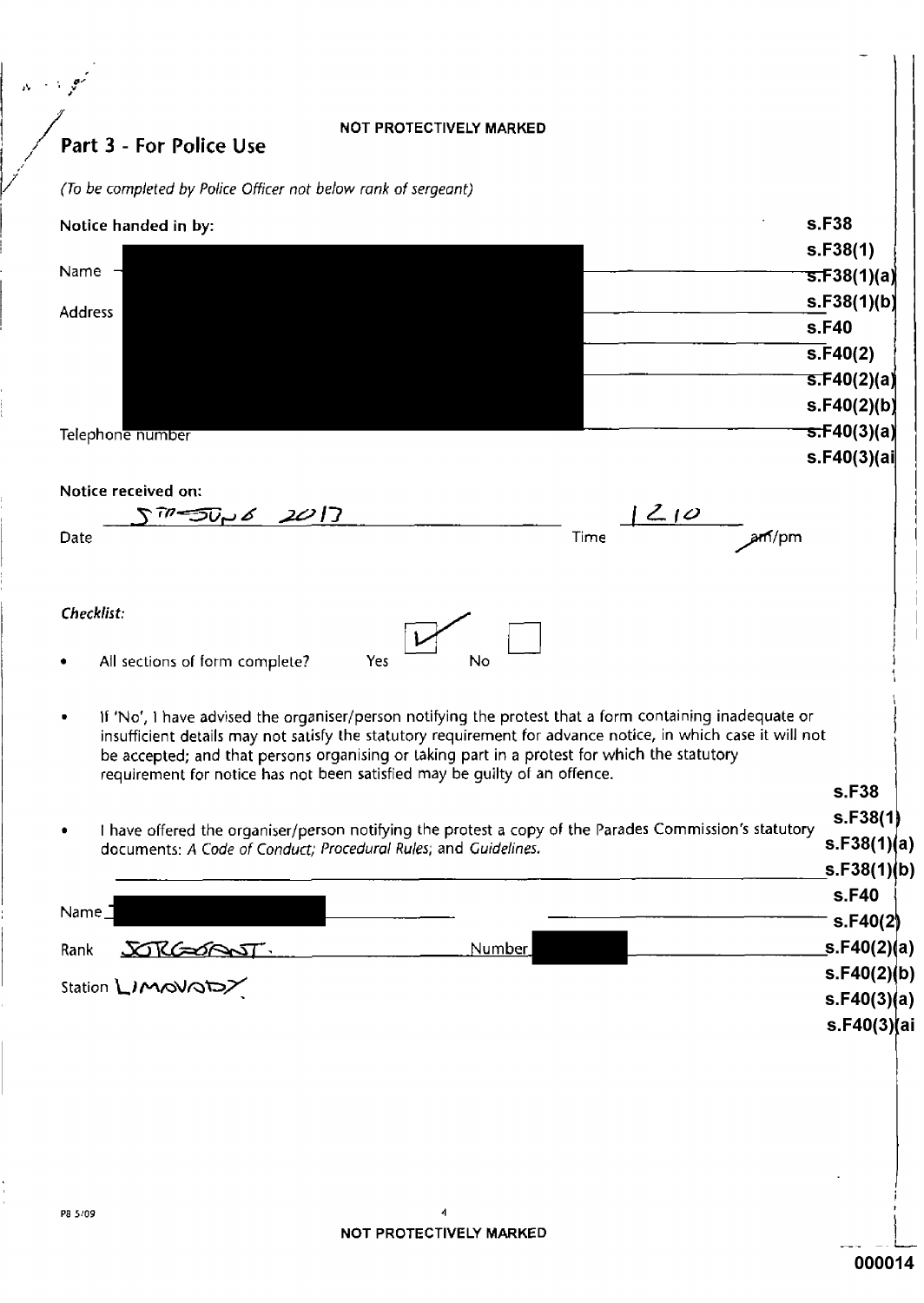

## **NOT PROTECTIVELY MARKED** POST PUBLIC PROCESSION RETURN

**FACSIMILE MESSAGE** 

| Police Service of Northern Ireland Parades Commission Liaison Officer<br>To                                                                                                                                                                                                                                                                                                                                                                                                                                                                                                                                                                                                                                                                                                                                                                                                                                                                                             |                                                        |                                                                                     |  |
|-------------------------------------------------------------------------------------------------------------------------------------------------------------------------------------------------------------------------------------------------------------------------------------------------------------------------------------------------------------------------------------------------------------------------------------------------------------------------------------------------------------------------------------------------------------------------------------------------------------------------------------------------------------------------------------------------------------------------------------------------------------------------------------------------------------------------------------------------------------------------------------------------------------------------------------------------------------------------|--------------------------------------------------------|-------------------------------------------------------------------------------------|--|
| From<br>028 90561643<br>Fax                                                                                                                                                                                                                                                                                                                                                                                                                                                                                                                                                                                                                                                                                                                                                                                                                                                                                                                                             | This +<br>Pages                                        | s.F38<br>S.F38(1)                                                                   |  |
| 028 90700098<br>Phone                                                                                                                                                                                                                                                                                                                                                                                                                                                                                                                                                                                                                                                                                                                                                                                                                                                                                                                                                   | Fri 14/06/13<br>Date                                   | s.F38(1)(a)<br>s.F40                                                                |  |
| Post Procession Return in relation to: Dungiven Loyal Orange Lodge - Annual Church parade<br>Re                                                                                                                                                                                                                                                                                                                                                                                                                                                                                                                                                                                                                                                                                                                                                                                                                                                                         |                                                        | S.F40(2)                                                                            |  |
| Date, Time and Venue of Procession                                                                                                                                                                                                                                                                                                                                                                                                                                                                                                                                                                                                                                                                                                                                                                                                                                                                                                                                      | Sunday 9 <sup>th</sup> June 2013, 1000 hours, Dungiven | s.F40(2)(a)<br>s.F40(2)(b)<br>s.F40(3)(a)                                           |  |
| Dungiven Loyal Orange Lodge<br>Organisation[s] involved                                                                                                                                                                                                                                                                                                                                                                                                                                                                                                                                                                                                                                                                                                                                                                                                                                                                                                                 |                                                        | s.F40(3)(ai                                                                         |  |
| Was a determination by the Commission issued?                                                                                                                                                                                                                                                                                                                                                                                                                                                                                                                                                                                                                                                                                                                                                                                                                                                                                                                           | Yes $\Box$ No $\boxtimes$                              |                                                                                     |  |
| Was there a protest meeting involved?<br>Please give a brief résumé of the procession including numbers of bands and marchers, any disorder/breaches of codes<br>of conduct by procession and/or protesters. [Please include any significant damage to property etc.]<br>The parade assembled at the notified area and started at 1002 hours.<br>65 Lodge members took part in the parade.<br>There were approximately 30 protestors gathered at the Library on Main Street: the parade passed the protestors without<br>incident.<br>After the Church Service the parade reformed at 1117 hours and paraded to the dispersion point as notified.<br>The protestors had dispersed prior to the return leg o the parade.<br>There were no reports of disorder nor were there any reported breaches of the code of conduct.<br>There was no damage to property.<br>Yes $\Box$ No $\boxtimes$<br>Were any arrests effected?<br>What were the arrests for? (please specify) | Yes $\boxtimes$ No $\boxtimes$                         |                                                                                     |  |
| Are any follow up arrests planned?<br>Yes $\Box$ No $\boxtimes$<br>If prosecutions follow an update must be submitted in due course.<br><b>Contact Name</b><br><b>Station</b><br>Limavady                                                                                                                                                                                                                                                                                                                                                                                                                                                                                                                                                                                                                                                                                                                                                                               | Rank<br>Sergeant<br>Tel No                             | s.F38<br>s.F38(1)<br>s.F38(1)(a)<br>s.F40<br>s.F40(2)<br>s.F40(2)(a)<br>s.F40(2)(b) |  |
| Form 11/8<br>Page 1 of 1<br><b>NOT PROTECTIVELY MARKED</b><br>05/11                                                                                                                                                                                                                                                                                                                                                                                                                                                                                                                                                                                                                                                                                                                                                                                                                                                                                                     |                                                        | s.F40(3)(a)<br>000015                                                               |  |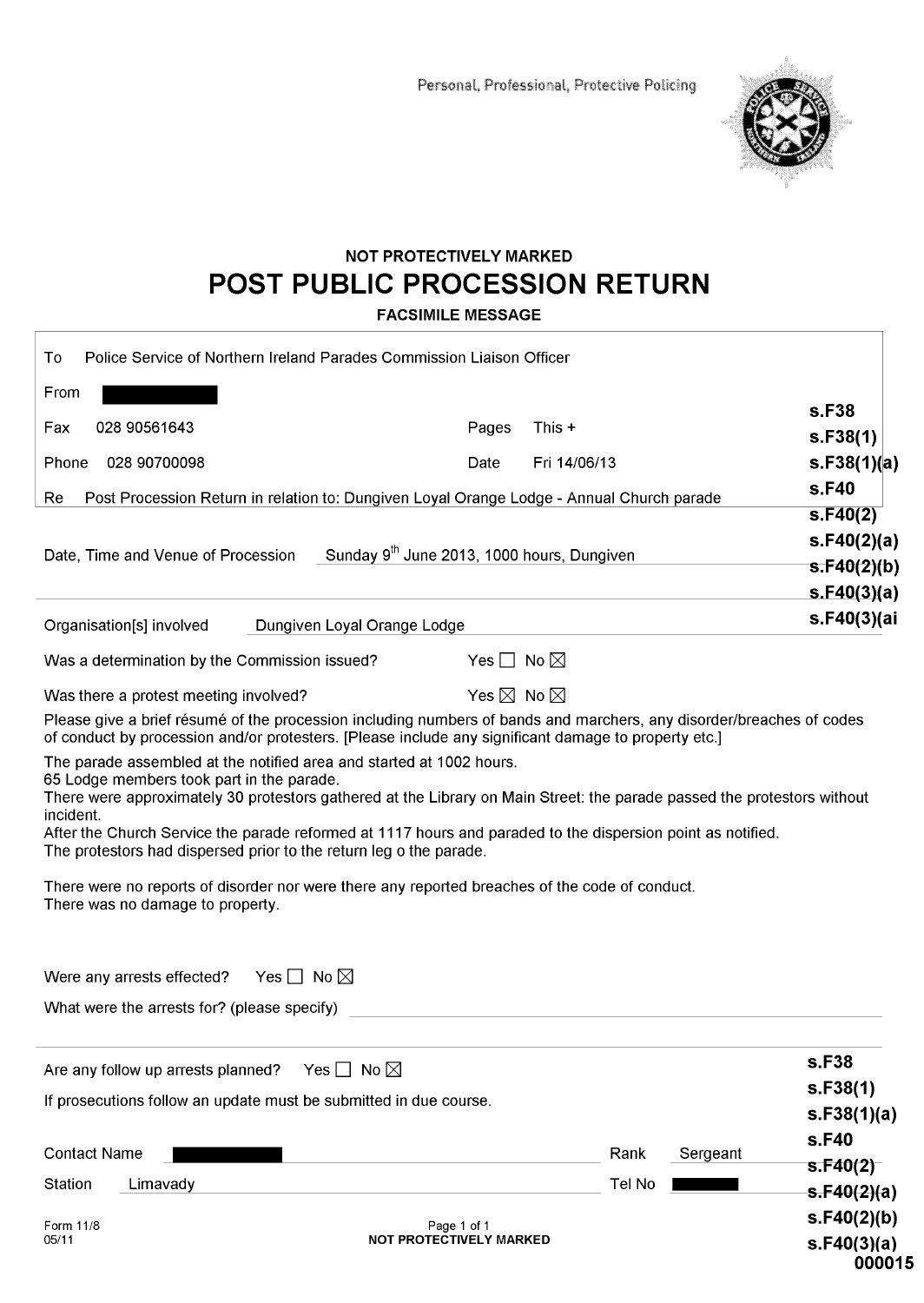

## **NOT PROTECTIVELY MARKED** PUBLIC PROCESSION REPORT

|   | Report on<br>(Name, Location and Date of Parade)                                                                                                                          | Dungiven Loyal Orange Lodge - Church Parade<br>Dungiven<br>Sunday 9 <sup>th</sup> June 2013                                                                                                                                                                                               |
|---|---------------------------------------------------------------------------------------------------------------------------------------------------------------------------|-------------------------------------------------------------------------------------------------------------------------------------------------------------------------------------------------------------------------------------------------------------------------------------------|
| 2 | <b>District</b><br>(List affected Districts in order parade enters)                                                                                                       | G District – Limavady                                                                                                                                                                                                                                                                     |
| 3 | <b>Notified Parade Route</b><br>(Set out the notified route highlighting<br>variations specific to the parade if applicable.<br>A map should be attached where possible.) | Outward Parade - 0930 hours - Dungiven Presbyterian Church on New<br>Street, Main Street to Dungiven Parish Church for Church Service at 1000<br>hours<br>Return Parade – 1100 hours – Dungiven Parish Church Main Street, New<br>Street to finish at Dungiven Presbyterian at 1125 hours |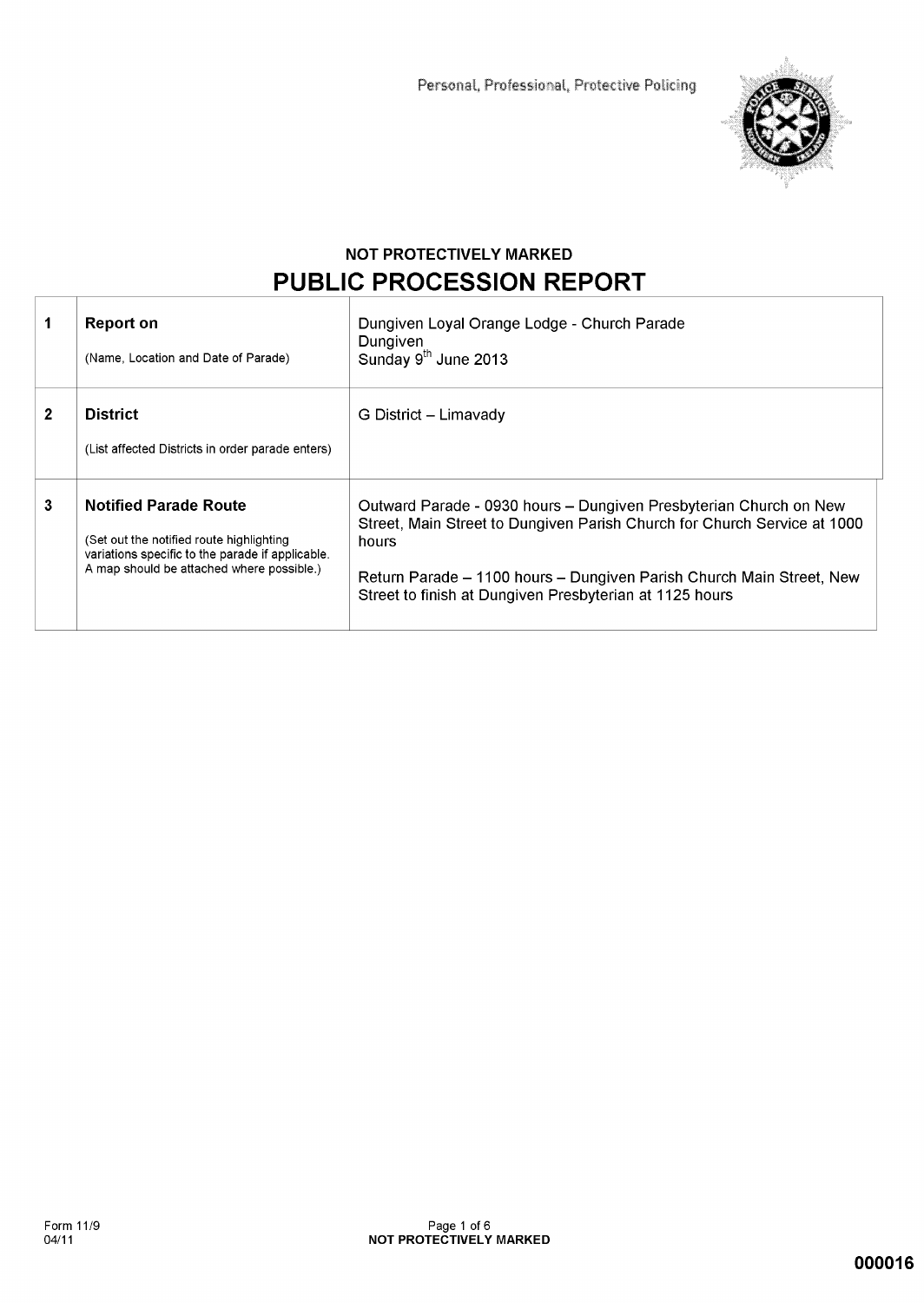| 4          | <b>Recent Parading History</b><br>(A factual synopsis of sensitive parades at this<br>venue for last 2/3 years should be given.<br>Where there has been significant disorder or<br>protests in a particular area this should be<br>quoted. Human rights implications of previous<br>police strategies should be included. Great<br>depth of detail is not required. Reference<br>should be made to other evidence that is<br>available - for example, video footage.) | All parades within Dungiven over the last several years have passed off<br>without incident.<br>There have not been any protests in Dungiven. |
|------------|-----------------------------------------------------------------------------------------------------------------------------------------------------------------------------------------------------------------------------------------------------------------------------------------------------------------------------------------------------------------------------------------------------------------------------------------------------------------------|-----------------------------------------------------------------------------------------------------------------------------------------------|
| $\sqrt{5}$ | <b>Compliance with The Codes of</b><br><b>Conduct</b><br>(The Parades Commission has issued a Code)<br>of Conduct for parade and protest organisers,                                                                                                                                                                                                                                                                                                                  | There have been no reports of any breaches of the Code of Conduct.                                                                            |

|   | (The Parades Commission has issued a Code)<br>of Conduct for parade and protest organisers.<br>copies of which have been distributed within<br>the Police Service of Northern Ireland, Clear<br>breaches of the Code on previous occasions<br>should be included here.)                                                                                                                                                                                                                                                                                                                                                                    |                                                                                                               |
|---|--------------------------------------------------------------------------------------------------------------------------------------------------------------------------------------------------------------------------------------------------------------------------------------------------------------------------------------------------------------------------------------------------------------------------------------------------------------------------------------------------------------------------------------------------------------------------------------------------------------------------------------------|---------------------------------------------------------------------------------------------------------------|
| 6 | <b>Public Disorder or Damage to</b><br>Property which has occurred<br>previously<br>(This part must include details of factors that<br>the Parades Commission must take into<br>account when making their determination.<br>Actions which infringed the law by those<br>parading or protesting, must be included under<br>the two subheadings.)<br>(Parades – the extent to which participants)<br>gave rise to the disorder or damage to<br>property and the likelihood that the behaviour<br>of participants directly caused or led to the<br>disorder. Numbers of participants and details<br>of arrests/prosecutions should be quoted. | No Public Disorder or Damage to Property have occurred as a result of<br>parades in Dungiven in recent years. |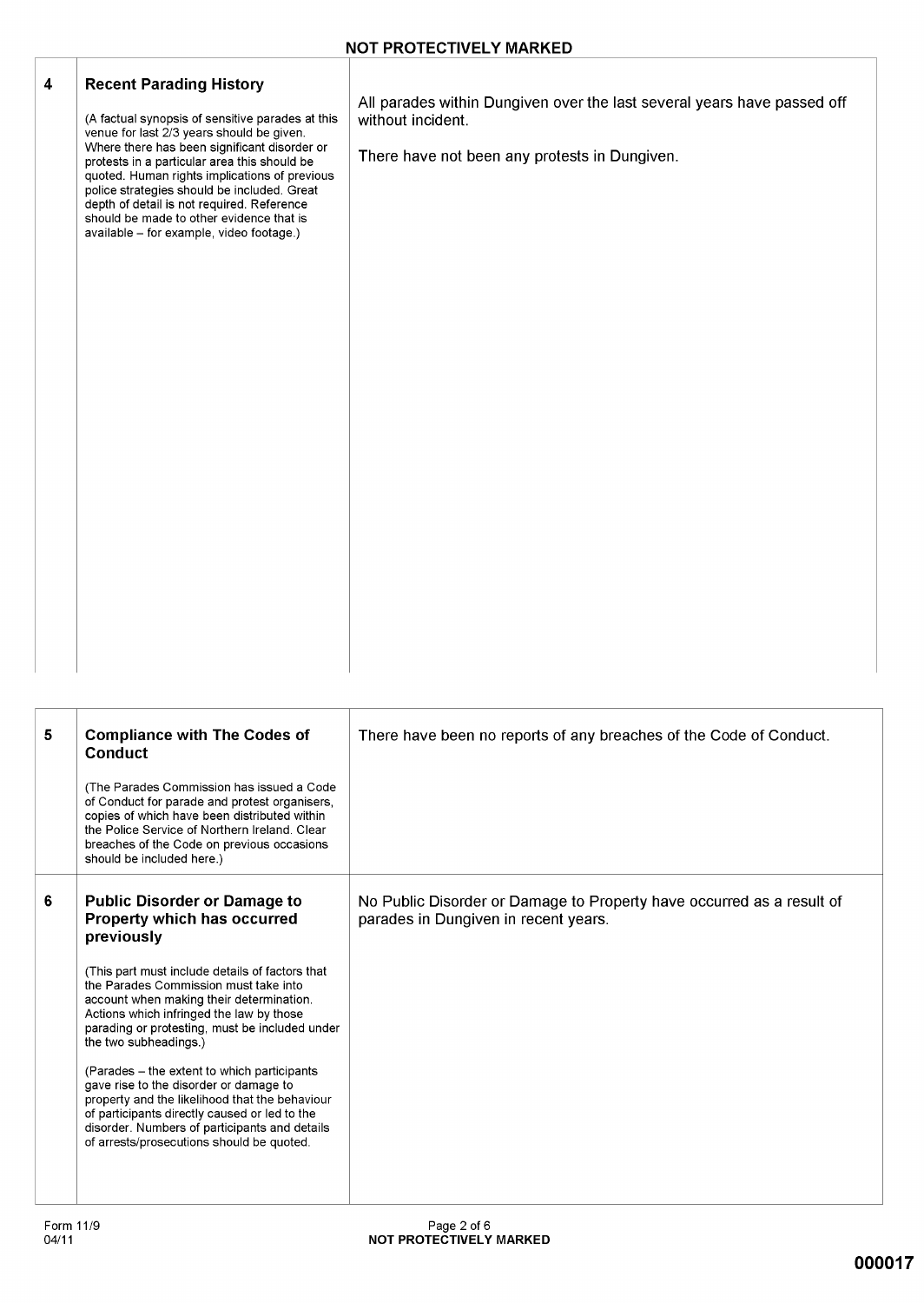### **NOT PROTECTIVELY MARKED**

|   |                                                                                                                                                                                                                                                                                                                                                                     | I FINILUTIVLLI MAINNLL                                                                                                                                                                                                                                 |
|---|---------------------------------------------------------------------------------------------------------------------------------------------------------------------------------------------------------------------------------------------------------------------------------------------------------------------------------------------------------------------|--------------------------------------------------------------------------------------------------------------------------------------------------------------------------------------------------------------------------------------------------------|
|   | (Protests – the extent to which the protesters<br>gave rise to the disorder or damage to<br>property and the likelihood that the behaviour<br>of protesters directly caused or led to the<br>disorder. Numbers of protesters and details of<br>arrests/prosecutions should be quoted.)                                                                              | There have been no protests.                                                                                                                                                                                                                           |
| 7 | <b>Community Impact Assessment</b><br>Impacts within the community should cover the<br>degree to which a parade or parades have<br>already caused or might cause division<br>between communities. Where pertinent historic<br>reasons exist why a parade is sensitive and if<br>relevant they should be included. Relevant<br>tension indicators should be quoted.) | (1) Impacts of the procession on relationships within the community<br>PSNI recommends that the Parades Commission should communicate and<br>engage with both communities in the wider Dungiven area to gauge the<br>impact that this parade may have. |
|   | (Disruption to the life of the community would<br>include adverse effects the procession would<br>cause to normal everyday life.)                                                                                                                                                                                                                                   | 2) Disruption to the life of the community<br>Disruption to the life of the Community will be negligible.                                                                                                                                              |
|   | <b>Consider the Rights outlined</b><br>below and make a judged<br>assessment of how police<br>strategies might affect the rights<br>of individuals who may be<br>affected.                                                                                                                                                                                          | (3) Human rights impacts of the parade or protest (and resultant police<br>strategies)                                                                                                                                                                 |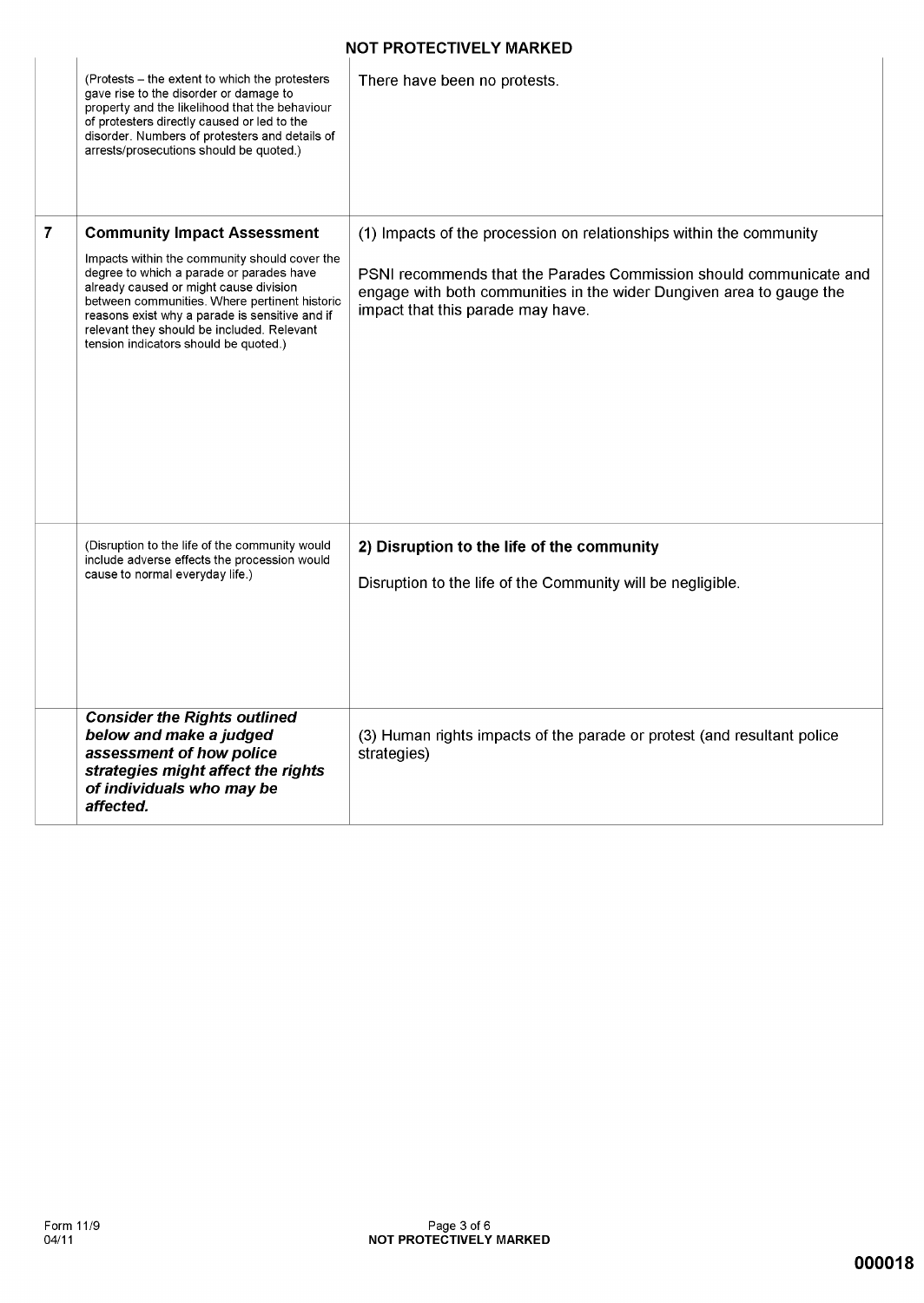| <b>Police use of Force</b><br>Article 2 of the European Convention on<br>Human Rights (incorporated into UK Law<br>by the Human Rights Act 1998)<br>Individuals' right to life<br>Everyone's right to life shall be protected by<br>law. Deprivation of lift which results from the<br>use of force which is no more than absolutely<br>necessary for a specified purpose does not<br>contravene this Article.<br>Article 2, in general, concerns the use of lethal<br>or potentially lethal force.<br>Article 3 of the European Convention on<br>Human Rights (incorporated into UK law by<br>the Human Rights Act 1998)<br>No one shall be subjected to torture or to<br>inhuman or degrading treatment or<br>punishment.<br>Article 3, in general, concerns the use of non-<br>lethal force. It also extends to police tactics in<br>public order situations. Any use of force by the<br>police must be no greater than is made<br>necessary by the person's conduct. Non-lethal<br>force used by the police must be no greater<br>than reasonably necessary in the particular<br>circumstances of the case. | Police will deploy sufficient resources to maintain public safety in the<br>village.<br>The policing strategy is for a low key local policing operation with additional<br>resources on standby. This will permit an atmosphere of normality to exist.                                                                                                                                                                                                                                                                                                                                                           |
|-----------------------------------------------------------------------------------------------------------------------------------------------------------------------------------------------------------------------------------------------------------------------------------------------------------------------------------------------------------------------------------------------------------------------------------------------------------------------------------------------------------------------------------------------------------------------------------------------------------------------------------------------------------------------------------------------------------------------------------------------------------------------------------------------------------------------------------------------------------------------------------------------------------------------------------------------------------------------------------------------------------------------------------------------------------------------------------------------------------------|------------------------------------------------------------------------------------------------------------------------------------------------------------------------------------------------------------------------------------------------------------------------------------------------------------------------------------------------------------------------------------------------------------------------------------------------------------------------------------------------------------------------------------------------------------------------------------------------------------------|
| Article 5 of the European Convention on<br>Human Rights (incorporated into UK law by<br>the Human Rights Act 1998)<br>Individuals' right to liberty.<br>This will cover issues such as detentions and<br>arrests.<br>It also covers the wider issues of restricting<br>individual's freedom of movement by creating<br>sterile zones etc.                                                                                                                                                                                                                                                                                                                                                                                                                                                                                                                                                                                                                                                                                                                                                                       | It may be necessary to create sterile areas that will impact on freedom of<br>movement of residents.<br>Sterile areas impact on the movement of vehicles and to a minimal extent<br>on the movement of pedestrians but are a proven method of achieving<br>public safety.<br>Although any sterile tactic can cause severe disruption to pedestrian and<br>vehicular movement police would consider this proportionate for public<br>safety. Police would not be detaining any person lawfully assembled and<br>they would be free to leave on a prescribed route so not causing conflict or<br>raising tensions. |
| Article 8 of the European Convention on<br>Human Rights (incorporated into UK law by<br>the Human Rights Act 1998)<br>Individuals' rights to respect for private and<br>family life.<br>Disallows interference by a public authority of<br>this right except as is in accordance with the<br>law and is necessary in the interests of<br>national security, public safety, economic well<br>being of the country, prevention of disorder<br>and crime, protection of health and morals or<br>the protection of rights and freedoms of others.                                                                                                                                                                                                                                                                                                                                                                                                                                                                                                                                                                   | In respect of our strategy for these events, there is some interference by<br>police envisaged with the exercise of this Article 8 right in accordance with<br>the law in the interest of public safety, for the prevention of disorder or<br>crime or for the protection of the rights and freedoms of others.<br>The use of any tactical options will be implemented in a manner, which will<br>be appropriate and proportionate to the prevailing circumstances.<br>Audio / video equipment may be deployed in order to collect and preserve<br>evidence of offences under the Public Order (NI) Order 1987.  |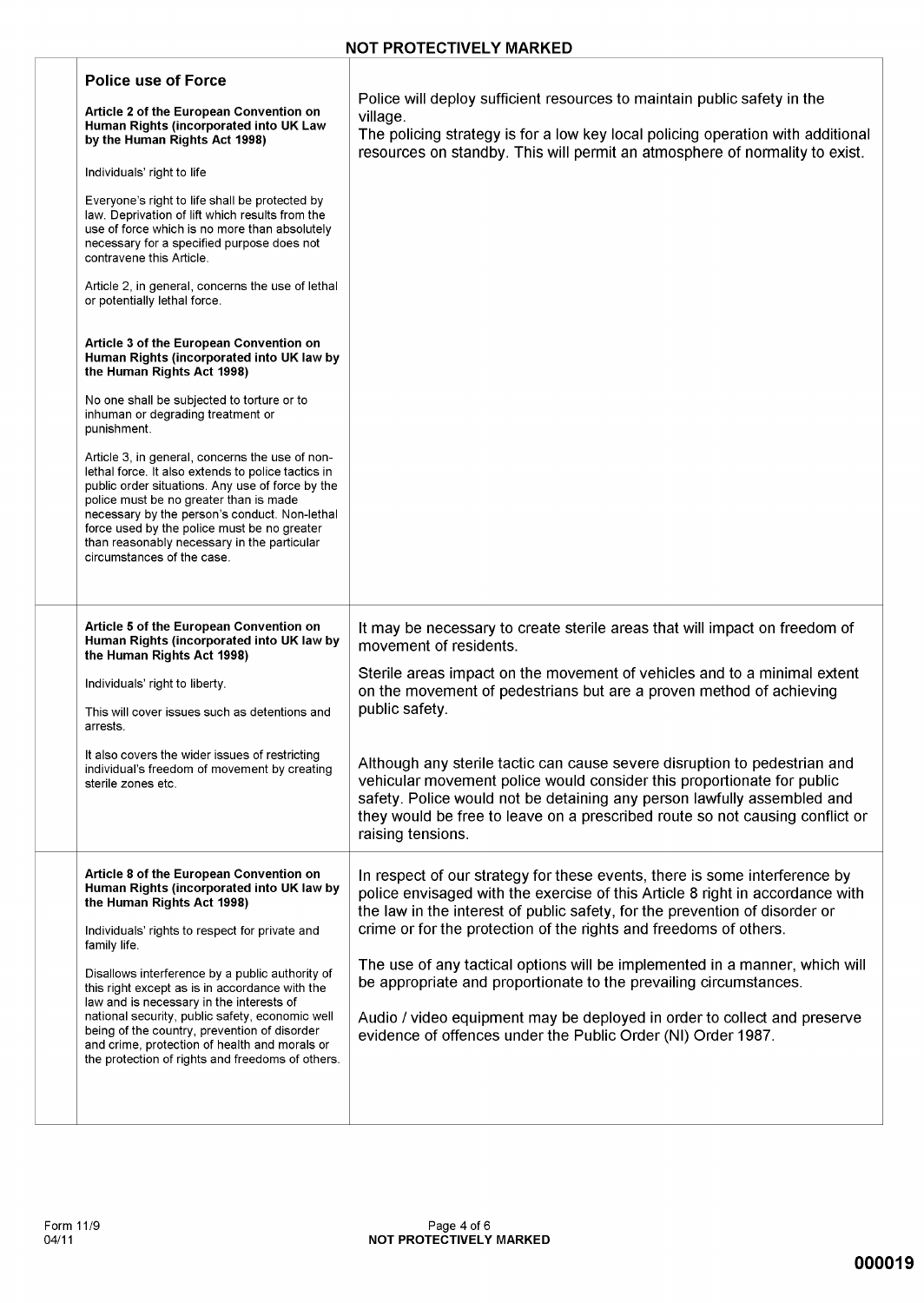### **NOT PROTECTIVELY MARKED**

| Article 9 of the European Convention on<br>Human Rights (incorporated into UK law by<br>the Human Rights Act 1998)<br>Right to freedom of thought, conscience and<br>religion.<br>Gives individuals freedom to manifest religion<br>in worship, teaching, practice and observance.<br>Limitations prescribed by law only by interests<br>of public safety, public order, health or morals<br>or for protection of rights and freedoms of<br>others.                                                                                                                                                                                                                                                                                                                                                                 | In respect of our strategy for this event, there is no interference by police<br>envisaged with the exercise of this Article 9 right subject only to such<br>limitations as are prescribed by law and are necessary in the interests of<br>public safety, for the protection of public order, or for the protection of the<br>rights and freedom of others.                                                                                                                                           |
|---------------------------------------------------------------------------------------------------------------------------------------------------------------------------------------------------------------------------------------------------------------------------------------------------------------------------------------------------------------------------------------------------------------------------------------------------------------------------------------------------------------------------------------------------------------------------------------------------------------------------------------------------------------------------------------------------------------------------------------------------------------------------------------------------------------------|-------------------------------------------------------------------------------------------------------------------------------------------------------------------------------------------------------------------------------------------------------------------------------------------------------------------------------------------------------------------------------------------------------------------------------------------------------------------------------------------------------|
| Article 10 of the European Convention on<br>Human Rights (incorporated into UK Law<br>by the Human Rights Act 1998)<br>Right to freedom of expression.<br>Freedom to hold opinions and to receive or<br>impart information and ideas without<br>interference by public authorities and<br>regardless of frontiers. The exercise of these<br>freedoms, since they carry duty and<br>responsibility, may be limited as prescribed by<br>law and necessary in a democratic society in<br>the interests of national security, territorial<br>integrity, public safety, prevention of disorder<br>and crime, protection of health or morals,<br>protection of the reputation or rights of others,<br>preventing disclosure of confidential<br>information or to maintain the authority and<br>impartiality of judiciary. | It is not the police intention to restrict freedom of expression. However, this<br>right may be impinged upon by our use of the Public Order Order 1997 to<br>impose restrictions on the locations and timing of any protests in the<br>interest of public safety and for the prevention of disorder.<br>Policing tactics will permit the freedom of expression unless lawful<br>legislation is required to ensure public safety. Police evidence gatherers<br>would be deployed to record incidents. |
| Article 11 of the European Convention on<br>Human Rights (incorporated into UK law by<br>the Human Rights Act 1998)<br>Right to freedom of assembly and association.<br>Everyone has the right to freedom of peaceful<br>assembly and association with others.<br>Can only be restricted as prescribed by law<br>and as are necessary in a democratic society<br>in the interests of national security, public<br>safety, prevention of disorder or crime,<br>protection of health or morals or for the<br>protection of the rights or freedoms of others.<br>This shall not prevent the imposition of lawful<br>restrictions on the exercise of these rights by<br>members of the armed forces, the police or the<br>administration of the State.                                                                  | Protests will be permitted. When any protests are notified, it may be<br>necessary to impose restrictions on their location and timings in the interest<br>of public safety. Sterile areas would be created to prevent disorder. Our<br>strategy recognises the right to freedom of peaceful assembly and<br>association.                                                                                                                                                                             |
| Article 14 of the European Convention on<br>Human Rights (incorporated into UK law by<br>the Human Rights Act 1998)<br>Prohibition of discrimination.<br>All the rights and freedoms in the Convention<br>shall be enjoyed without discrimination on any<br>grounds such as sex, race, colour, language,<br>religion, political or other opinion, natural or<br>social origin, association with a national<br>minority, property, birth or other status.                                                                                                                                                                                                                                                                                                                                                            | In respect of our strategy for this event, there is no interference by police<br>envisaged with Article 14 rights (Prohibition of Discrimination)<br>Competing Rights of marchers and any protesters will be recognised and<br>balanced by effective police deployment. It is anticipated that it may be<br>necessary to implement traffic diversions. Cordons will be placed if<br>considered necessary.                                                                                             |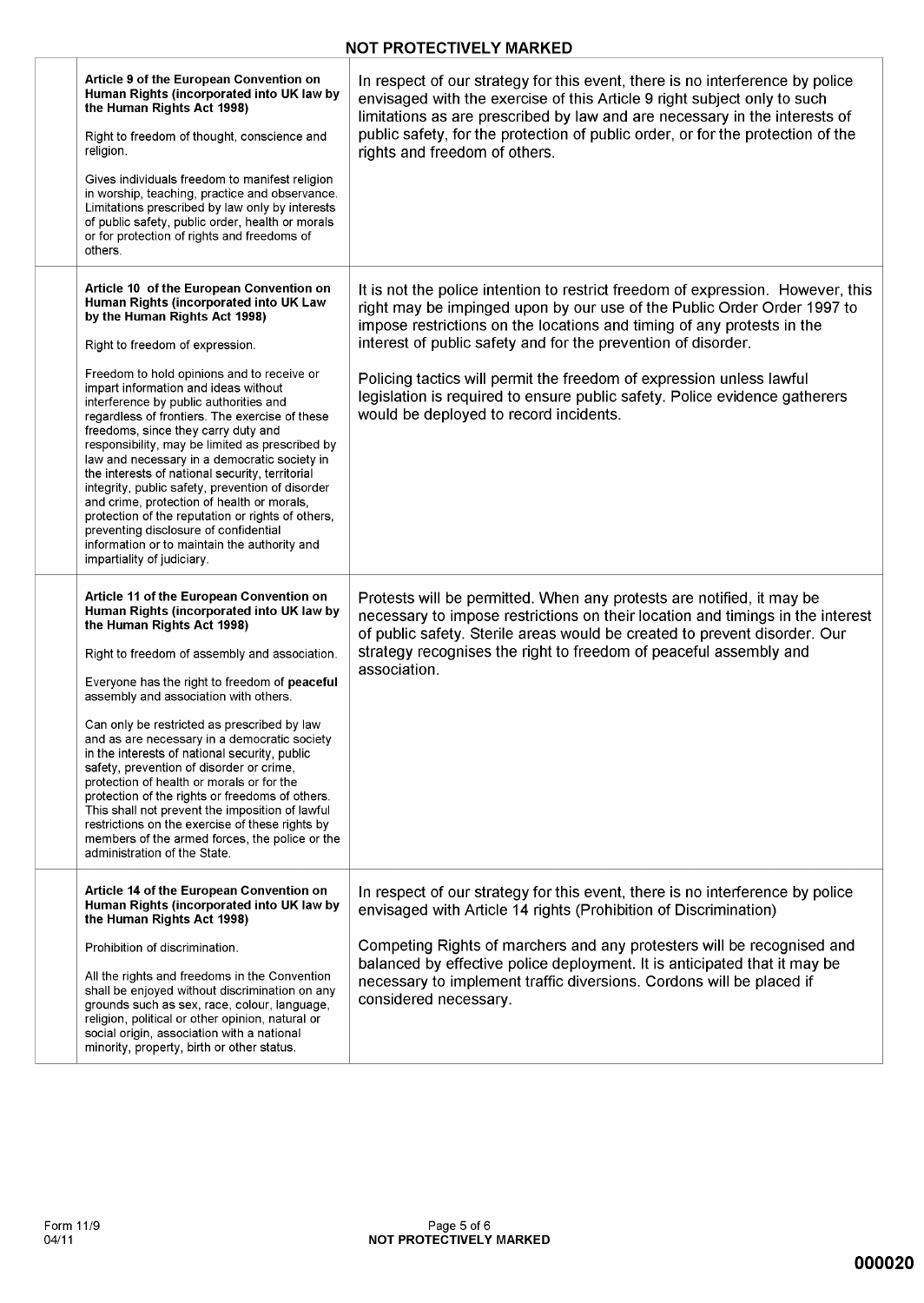|   | <b>NOT PROTECTIVELY MARKED</b>                                                                                                                                                                              |     |                                                                                               |  |  |  |  |  |  |
|---|-------------------------------------------------------------------------------------------------------------------------------------------------------------------------------------------------------------|-----|-----------------------------------------------------------------------------------------------|--|--|--|--|--|--|
|   | (This section should contain any other relevant<br>information, which has been obtained through<br>community contacts etc. A professional<br>assessment of the value of such information<br>must be given.) | (3) | Human rights impact of the parade or protest (and resultant<br>police strategies)             |  |  |  |  |  |  |
|   |                                                                                                                                                                                                             |     | Police have no knowledge of any meetings between interested parties to<br>resolve any issues. |  |  |  |  |  |  |
| 8 | <b>Signature</b><br>This report should be signed by the District<br>Commander or if crossing police boundaries<br>by the senior officer responsible.<br>(Name, Location and Date of Parade)                 |     | Dungiven Loyal Orange Lodge<br>Dungiven<br>Sunday 9th June 2013                               |  |  |  |  |  |  |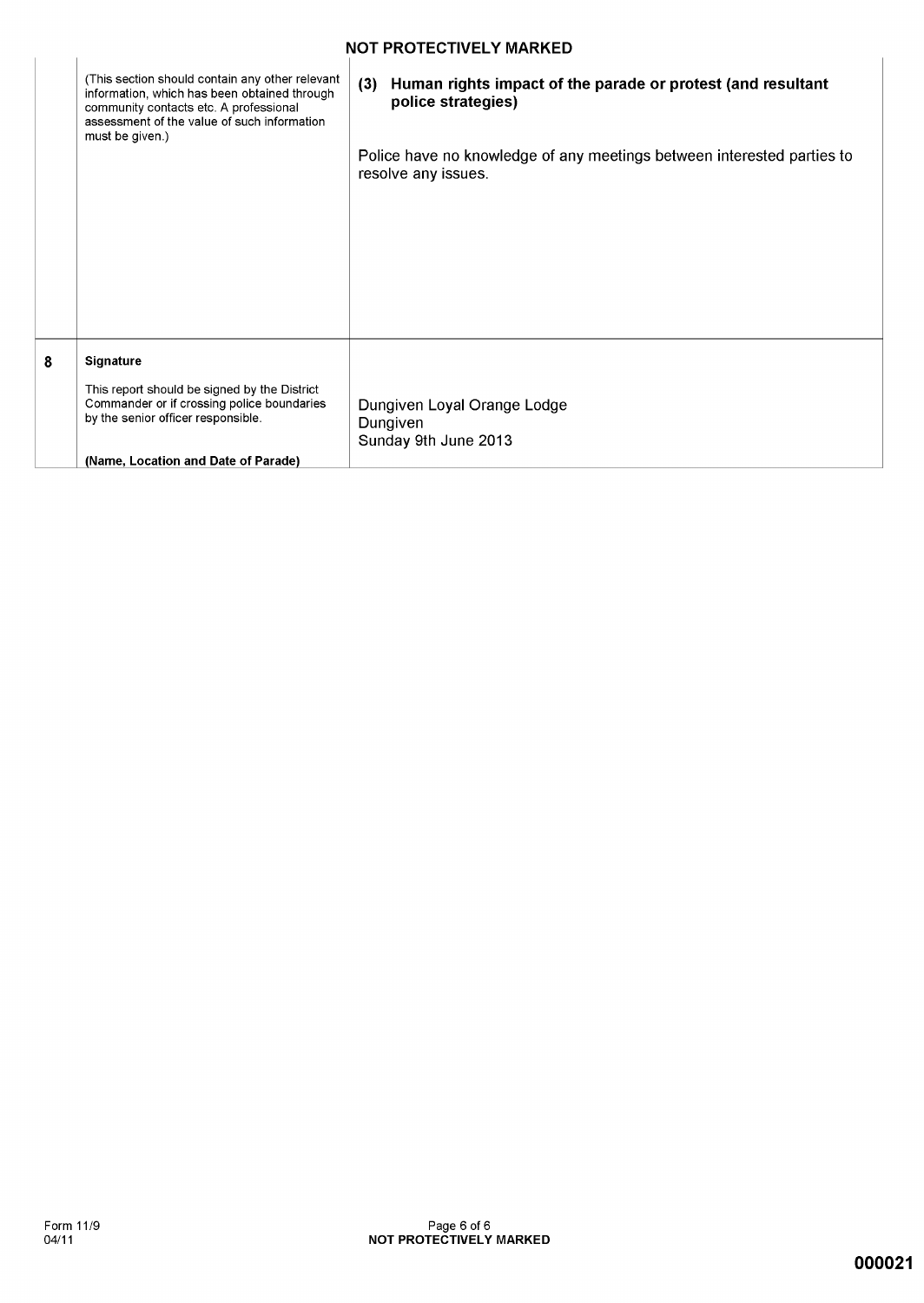

Making Northern Ireland Safer For Everyone Through Professional, Progressive Policing

Event file ref: GL / 16 - 17 / 13

# **Operational Order**

Dungiven LOL 2036 Annual Church Parade ÷ Roe Valley Residents Association Protest Meeting

Event

|              |                 | <b>Dungiven</b>      |              |             |
|--------------|-----------------|----------------------|--------------|-------------|
|              |                 | Location             |              |             |
|              |                 |                      |              |             |
|              |                 |                      |              |             |
|              |                 | Sunday 9th June 2013 |              |             |
|              |                 | Date                 |              |             |
|              |                 |                      |              | s.F38       |
|              |                 |                      |              | s.F38(1)    |
|              |                 |                      |              | s.F38(1)(a) |
| Prepared By: |                 |                      |              | s.F38(1)(b) |
|              |                 |                      |              | s.F40       |
|              | <b>Sergeant</b> |                      | Limavady     | s.F40(2)    |
| <b>Name</b>  | Rank            | <b>Number</b>        | Station/Unit | s.F40(2)(a) |
|              |                 |                      |              | s.F40(2)(b) |
|              |                 |                      |              | s.F40(3)(a) |
|              |                 |                      |              | s.F40(3)(ai |
|              |                 |                      |              |             |

 $\mathbf{1}% _{T}=\mathbf{1}_{T}\times\mathbf{1}_{T}$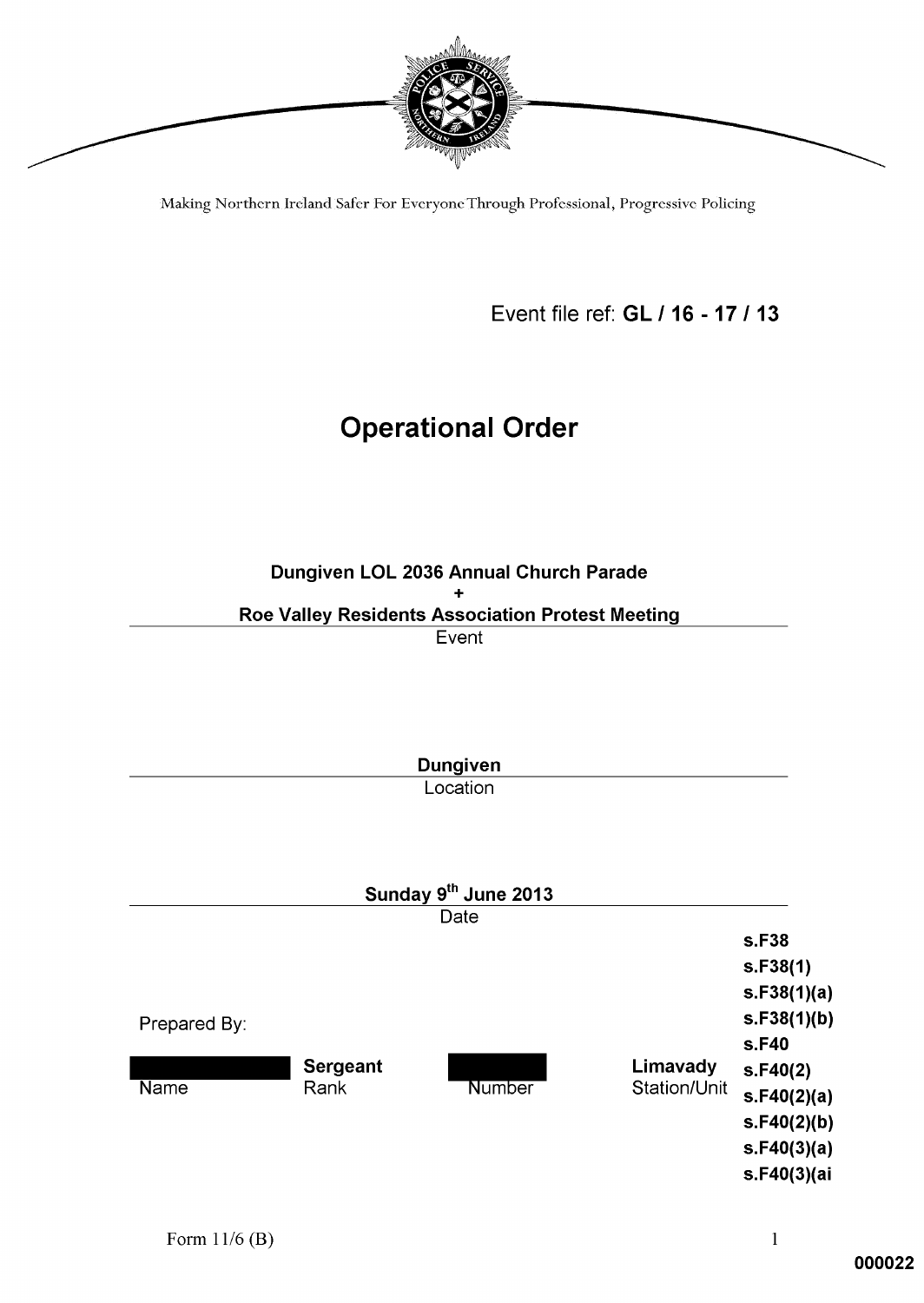Event file ref: GL / 16 + 17 / 2013

| <b>Section</b> | <b>Title</b>           | <b>Pages</b> |
|----------------|------------------------|--------------|
| 1              | <b>INFORMATION</b>     | 3            |
| $\mathbf{2}$   | <b>INTENTION</b>       | 4            |
| 3              | <b>RISK ASSESSMENT</b> | 4            |
| 4              | <b>METHOD</b>          | $5 - 7$      |
| 5              | <b>ADMINISTRATION</b>  | $7-10$       |
| 6              | <b>COMMUNICATIONS</b>  | 10           |

| <b>Appendices</b>   | <b>Details</b>            | <b>Pages</b> |
|---------------------|---------------------------|--------------|
| <b>Appendix 'A'</b> | <b>Police Deployments</b> | 11           |
| Appendix 'B'        |                           |              |
| <b>Appendix 'C'</b> |                           |              |
| <b>Appendix 'D'</b> |                           |              |
| <b>Appendix 'E'</b> |                           |              |
| <b>Appendix 'F'</b> |                           |              |
| <b>Appendix 'G'</b> |                           |              |
| <b>Appendix 'H'</b> |                           |              |
| <b>Appendix 'l'</b> |                           |              |
| Appendix 'J'        |                           |              |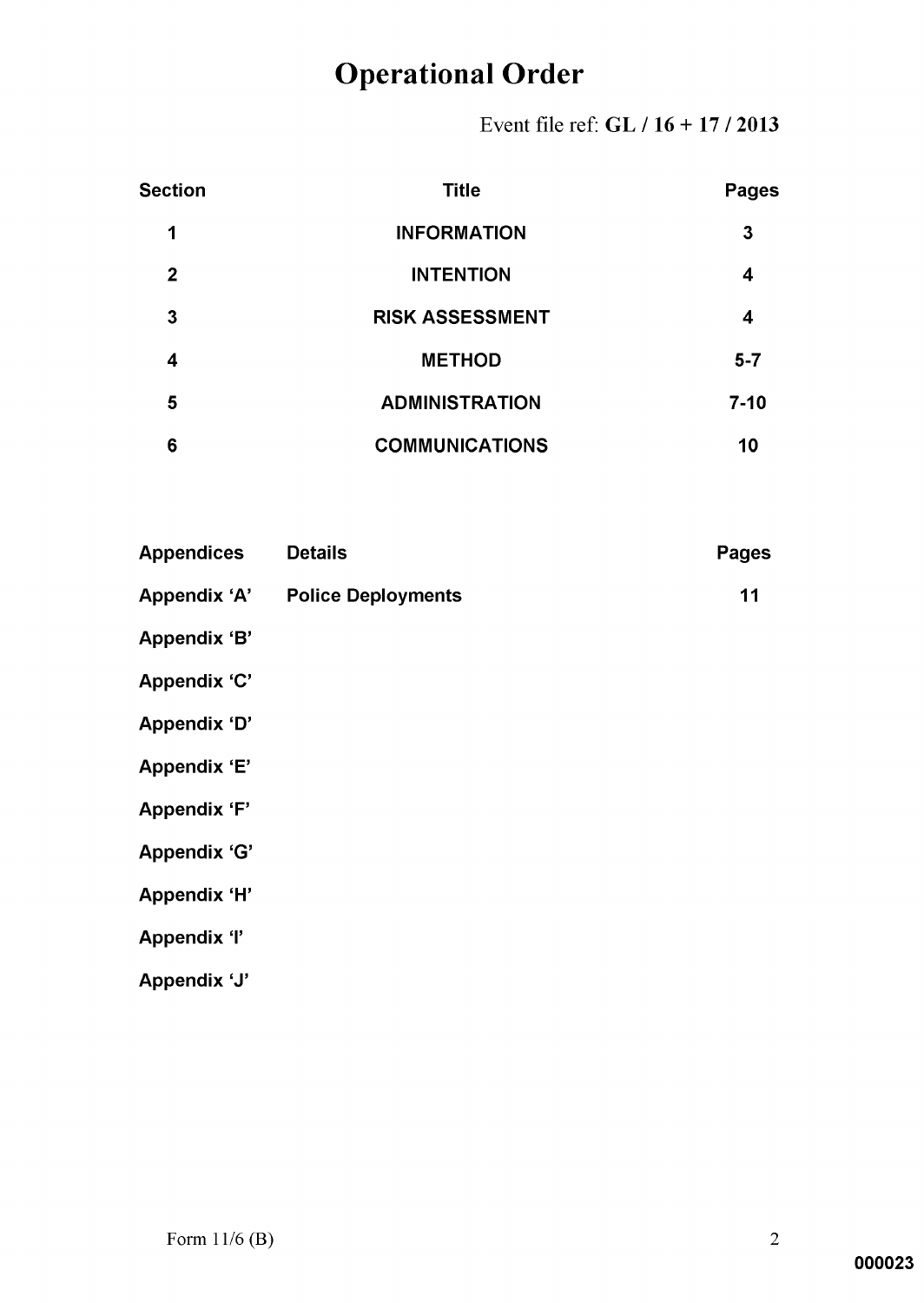Event file ref:  $GL / 16 + 17 / 2013$ 

#### $\overline{1}$ **INFORMATION**

Information has been received that the following event will take place: -

has, on behalf of Dungiven LOL 2036, notified the Police and the Parades Commission of their intention to hold a public procession on Sunday 9<sup>th</sup> June 2013 at Dungiven.

He served notice on 10<sup>th</sup> May 2013.

He has given notice that they expect approximately 50 participants. There will not be any bands.

### 1.1.1 Assemblv

They will assemble from 0915 hours at Dungiven Presbyterian Church on New Street.

The parade will start at 0930 hours and the route from the assembly point is New Street and Main Street to Dungiven Parish Church on Main Street.

### 1.1.2 Demonstration

A religious Service will be held at Dungiven Parish Church at 1000 hours.

The parade will reform after the Service at approximately 1100 hours and parade to the dispersion point via Main Street and New Street.

### 1.1.3 Dispersal

The dispersal point is on New Street at Dungiven Presbyterian Church: the parade will disperse at 1125 hours.

### 1.1.4 Sensitive areas

**None** 

s.F38  $s.F38(1)$  $s.F38(1)(a)$  $S.F38(1)(b)$ s.F40  $s.F40(2)$  $s.F40(2)(a)$  $s.F40(2)(b)$  $s.F40(3)(a)$ s.F40(3)(ai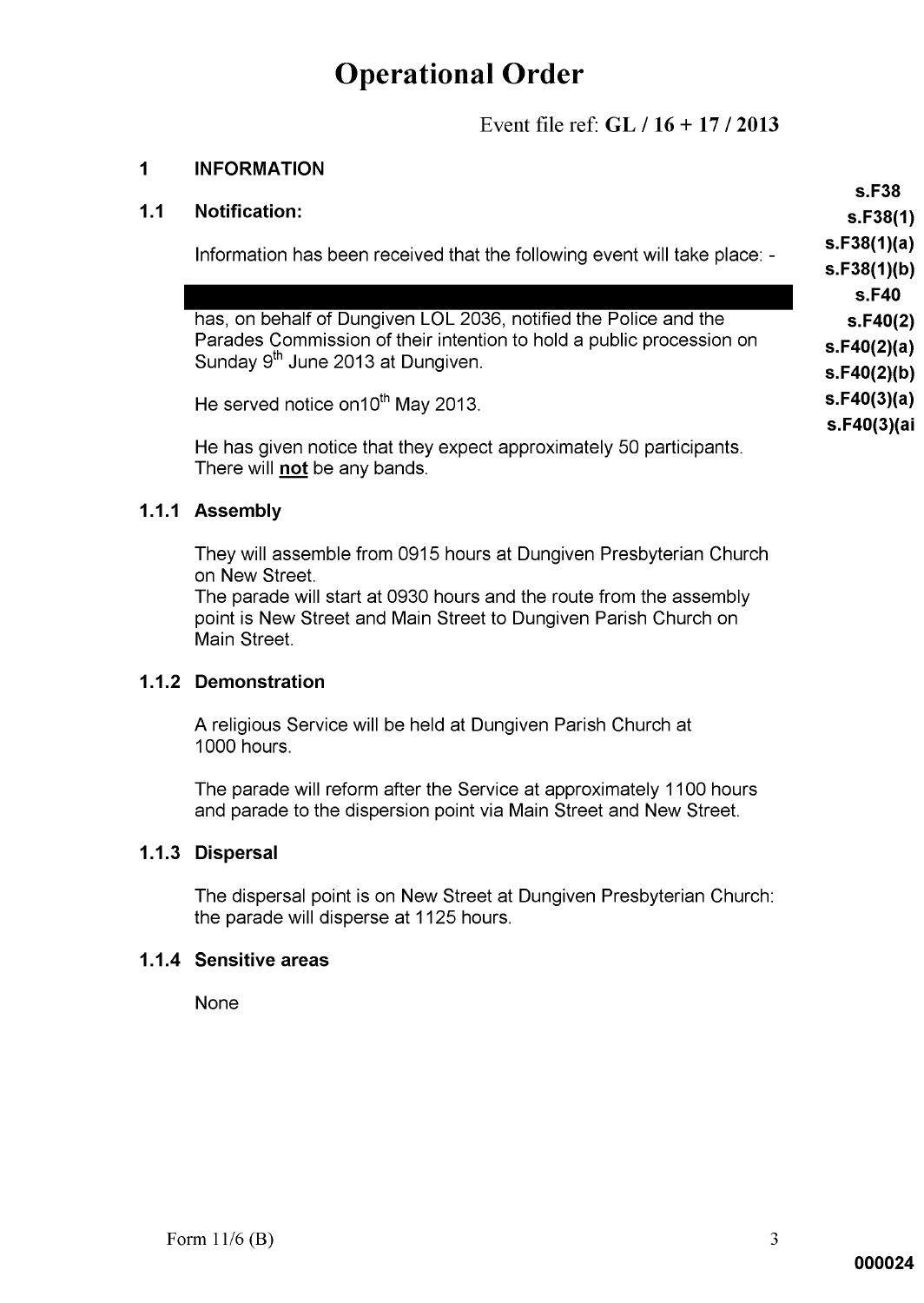Event file ref:  $GL / 16 + 17 / 2013$ 

#### $1.2$ **Counter-demonstration**

|     | has, on<br>behalf of the newly formed Roe Valley Residents Association, notified<br>Police and the Parades Commission of their intention to hold a protest<br>meeting against the Dungiven LOL Church parade. The 11/3 states<br>that approximately 30 participants will assembly on both sides of the<br>road at the Library on Main Street from 0900 - 1000 hours and again at<br>1100 - 1125 hours. has stated to Police that the participants<br>will display placards and banners in response to 'the Orange Order's<br>failure to communicate with local residents'. | s.F38<br>s.F38(1)<br>s.F38(1)(a)<br>s.F38(1)(b)<br>s.F40<br>s.F40(2)<br>s.F40(2)(a)<br>s.F40(2)(b) |
|-----|----------------------------------------------------------------------------------------------------------------------------------------------------------------------------------------------------------------------------------------------------------------------------------------------------------------------------------------------------------------------------------------------------------------------------------------------------------------------------------------------------------------------------------------------------------------------------|----------------------------------------------------------------------------------------------------|
| 1.3 | <b>Parades Commission</b>                                                                                                                                                                                                                                                                                                                                                                                                                                                                                                                                                  | s.F40(3)(a)                                                                                        |

 $N/A$ 

#### $1.4$ **Brief History of the Event:**

The last procession by this organisation along this route was on 10th June 2012.

The procession was legal and passed off without incident.

#### $1.5$ **Current Threat**



#### $2.$ **INTENTION**

#### $2.1$ **Policy**

The police intention for this operation is guided by the Chief Constable's Policy Statement in respect of Public Processions.

The Gold Commander's policy is to ensure that every individual's rights, as are enshrined in the Human Rights Act 1998 are upheld insofar as this is consistent with any determination issued by the Parades Commission as is provided for in the Public Processions Act 1998 (as amended by any judicial process).

#### $2.2$ **Intention**

The police intention in respect of this procession is: Planners should prioritise and list the intentions.

s.F40(3)(ai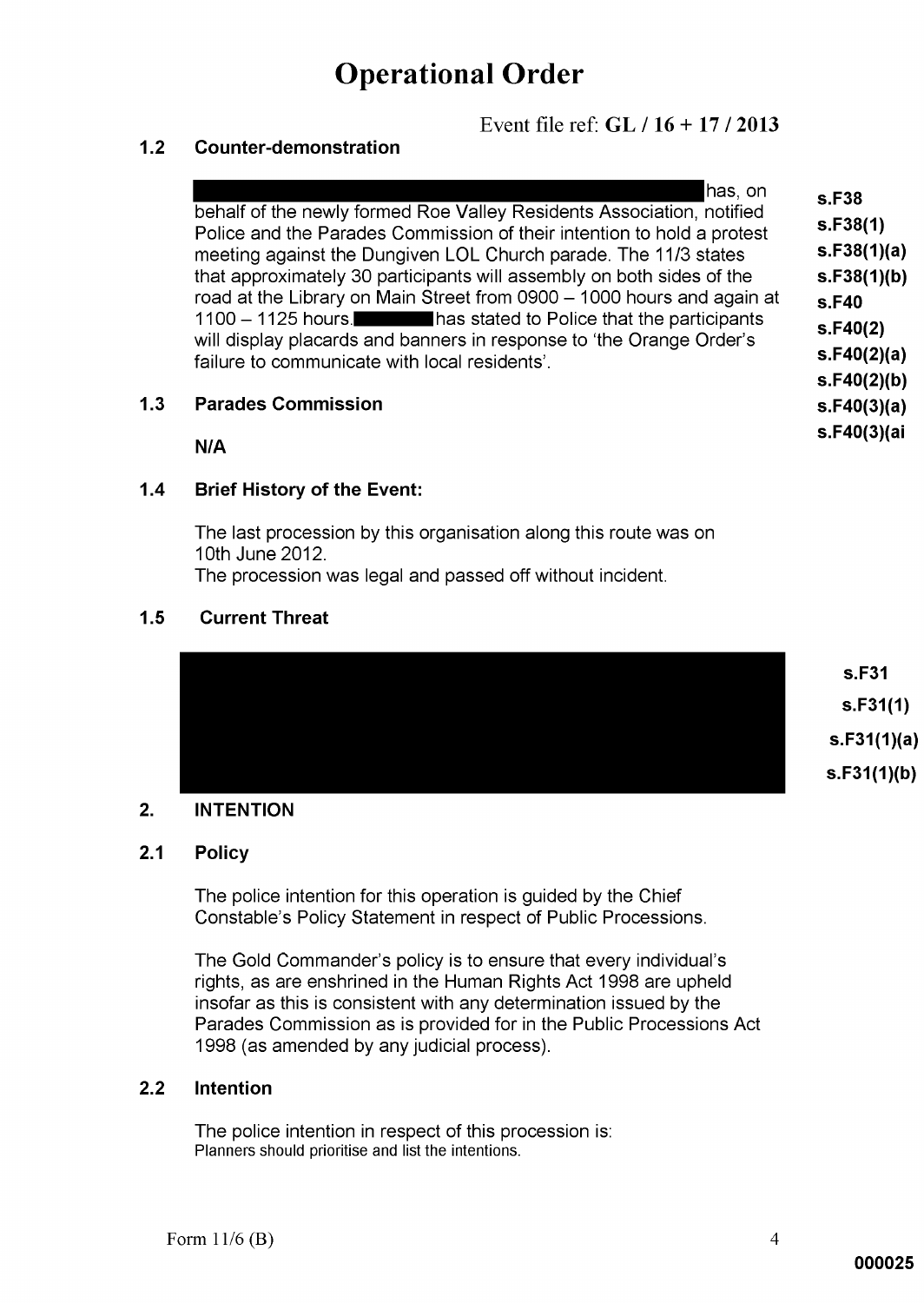## Event file ref:  $GL / 16 + 17 / 2013$

- Respect the Human Rights of all persons.  $1<sub>1</sub>$
- $2<sub>1</sub>$ Ensure police and public safety.
- Ensure uninterrupted passage of parade. 3.
- Control and direct traffic where necessary. 4.
- 5. Facilitate a peaceful protest

#### $3<sub>1</sub>$ **RISK ASSESSMENTS**

- $3.1$ Risk assessments have been undertaken for this procession and unless otherwise mentioned the Generic Risk Assessments for the particular activity apply.
- $3.2$ Special risk factors assessed for this operation are:
	- $1.$ Dangers from moving traffic.
- $3.3$ Measures taken to counter these risks are:
	- Personnel on duty will wear high visibility jackets.  $1<sub>1</sub>$

#### $\overline{\mathbf{4}}$ . **METHOD**

If the operation is a prolonged event then Gold, Silver and Bronze Commanders should be rotated on a shift pattern. Details of times of duty should be noted on a separate sheet.

#### $4.1$ **Senior Officers**

|                       | Officer  |          |      | <sup>∣</sup> Station/Unit   Call Sign   Duty/Location ∣ |
|-----------------------|----------|----------|------|---------------------------------------------------------|
| <b>Gold Commander</b> | S Martin | l Strand | GD 1 | Strand Road                                             |
|                       |          | Road     |      |                                                         |

#### $4.2$ **Silver Command**

|                       | Officer     |          |     | Station/Unit   Call Sign   Duty/Location |
|-----------------------|-------------|----------|-----|------------------------------------------|
| Silver<br>∣ Commander | S Donaldson | Limavady | GL. | Limavady                                 |

#### **Senior Investigating Officer** 4.3

|                                        | Officer |          |        | Station/Unit   Call Sign   Duty/Location |
|----------------------------------------|---------|----------|--------|------------------------------------------|
| Senior Investigating<br><b>Officer</b> |         | Limavady | GL 130 | Limavady                                 |

s.F38  $S.F38(1)$  $s.F38(1)(a)$  $s.F38(1)(b)$ 

s.F40  $S.F40(2)$  $s.F40(2)(a)$ 

 $s.F40(2)(b)$  $s.F40(3)(a)$ s.F40(3)(ai

Form  $11/6$  (B)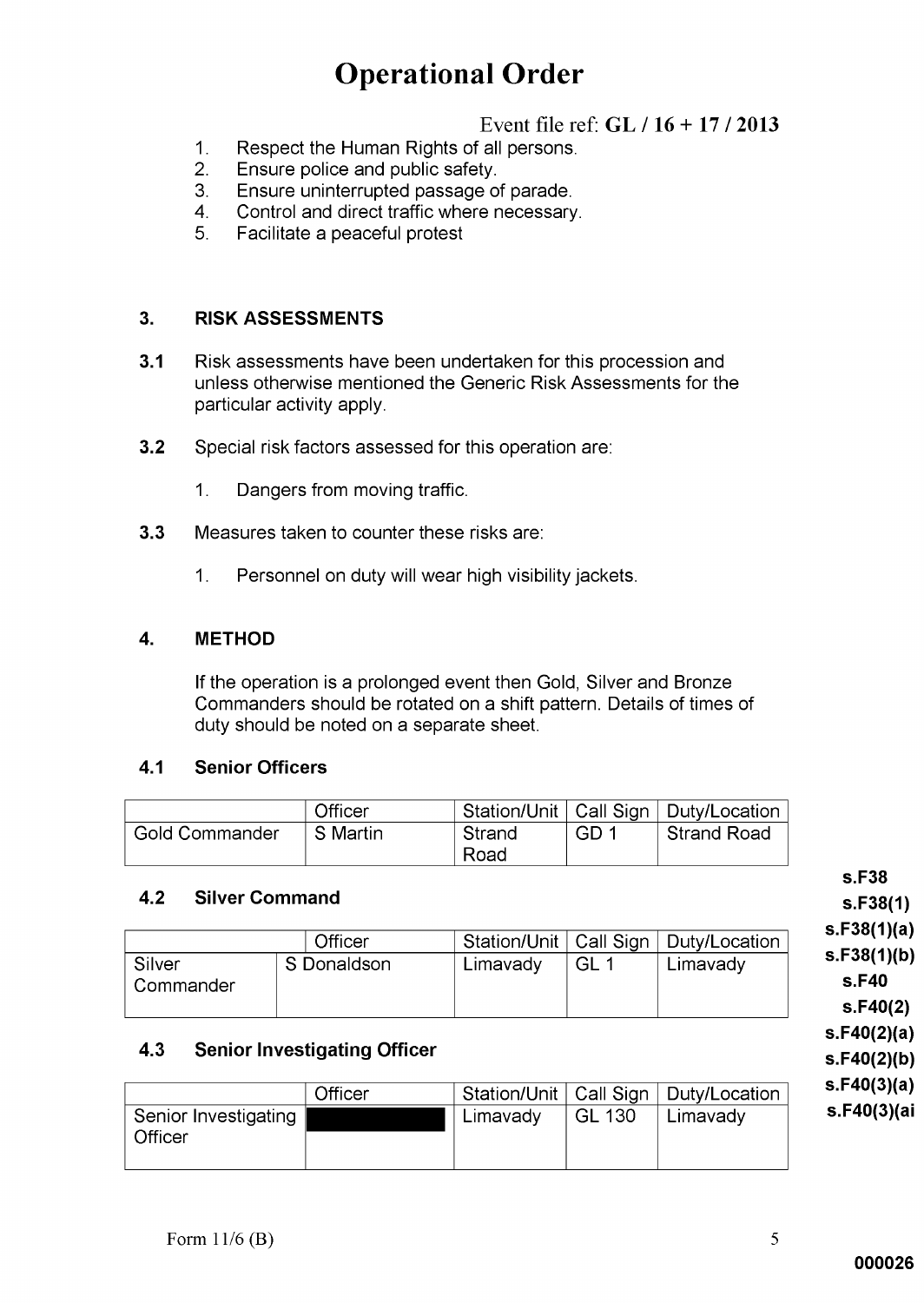## Event file ref:  $GL / 16 + 17 / 2013$

#### **Summary of Resources**  $4.4$

The Following Human resources will be used for this operation:

| <b>Resource</b>                      | <b>ACC</b> | $\overline{\text{C/Supt}}$ | <b>Supt</b> | C/Insp | Insp | Sergt | <b>Const</b> | <b>TW</b> |                            |
|--------------------------------------|------------|----------------------------|-------------|--------|------|-------|--------------|-----------|----------------------------|
| Local Uniform                        |            |                            |             |        |      |       |              |           |                            |
| <b>Local Traffic</b>                 |            |                            |             |        |      |       |              |           |                            |
| Local SB/CID                         |            |                            |             |        |      |       |              |           |                            |
| Local TSG                            |            |                            |             |        |      |       |              |           |                            |
| Local Other                          |            |                            |             |        |      |       |              |           | s.F31                      |
| <b>TOTAL LOCAL</b>                   |            |                            |             |        |      |       |              |           | s.F31(1)<br>s.F31(1)(a)    |
| <b>Outside Uniform</b>               |            |                            |             |        |      |       |              |           | s.F31(1)(b)                |
| <b>Outside TSG</b>                   |            |                            |             |        |      |       |              |           | s.F38<br>s.F38(1)          |
| <b>Outside Other</b>                 |            |                            |             |        |      |       |              |           | s.F38(1)(a)<br>s.F38(1)(b) |
| <b>TOTAL</b>                         |            |                            |             |        |      |       |              |           | s.F40                      |
| <b>OUTSIDE</b><br><b>GRAND TOTAL</b> |            |                            |             |        |      |       |              |           | s.F40(2)<br>s.F40(2)(a)    |
|                                      |            |                            |             |        |      |       |              |           | s.F40(2)(b)                |
| .                                    |            |                            |             |        |      |       |              |           | s.F40(3)(a)                |

#### $4.5$ **Sectors**

### 4.5.1 Sector 1

| ⊢Sector 1 | Description - All one sector. |
|-----------|-------------------------------|
|           |                               |

|             | Officer    | Station/Unit | Call Sign       | Duty                      |
|-------------|------------|--------------|-----------------|---------------------------|
| Bronze 1    |            | Limavady     | <b>Bronze 1</b> | Supervision<br>of serials |
| Serial No's | Local      | Serials 1&2  |                 |                           |
|             | <b>TSG</b> | N/A          |                 |                           |

s.F40(3)(ai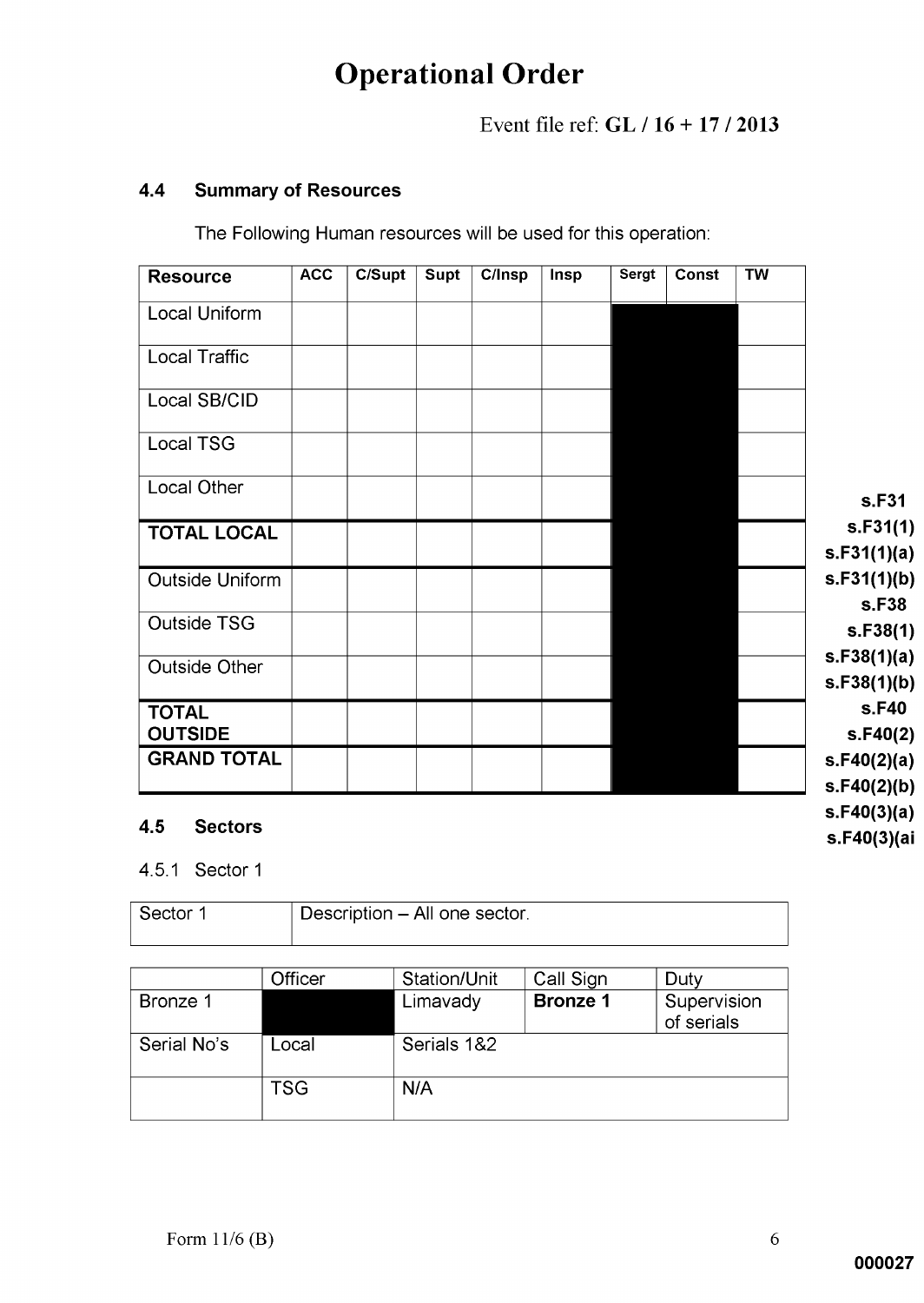## Event file ref:  $GL / 16 + 17 / 2013$

#### 4.6 **Phases of the Operation**

The operation will be split into the following phases: Optional – dependent on nature of the operation

### 4.6.1 Phase 1

All one phase

#### 4.7 **Duties of Personnel Involved**

The duties of all personnel involved in this operation are shown at Appendix 'A'.

#### 5. **ADMINISTRATION**

 $5.1$ **Prisoners** - to include reference to Charge Centres/Prisoner Transport/Processing/Handling

> The arresting officer will bring any prisoners to Limavady Police Station.

| 5.2 | Evidence Gathering teams - include Video/Photography Branch | s.F31       |
|-----|-------------------------------------------------------------|-------------|
|     |                                                             | S.F31(1)    |
|     |                                                             | s.F31(1)(a) |
| 5.3 | <b>Heli-Tele/Air Support Unit</b>                           | s.F31(1)(b) |

 $N/A$ 

#### $5.4$ **Press Arrangements and Press Officer**

 $N/A$ 

#### $5.5$ **Complaints**

Duty Sergeant will record any complaints on Form OMB2 and forward a copy to the Police Ombudsman's Office.

#### 5.6 **First Aid Teams**

 $N/A$ 

#### $5.7$ **Other Emergency Services**

 $N/A$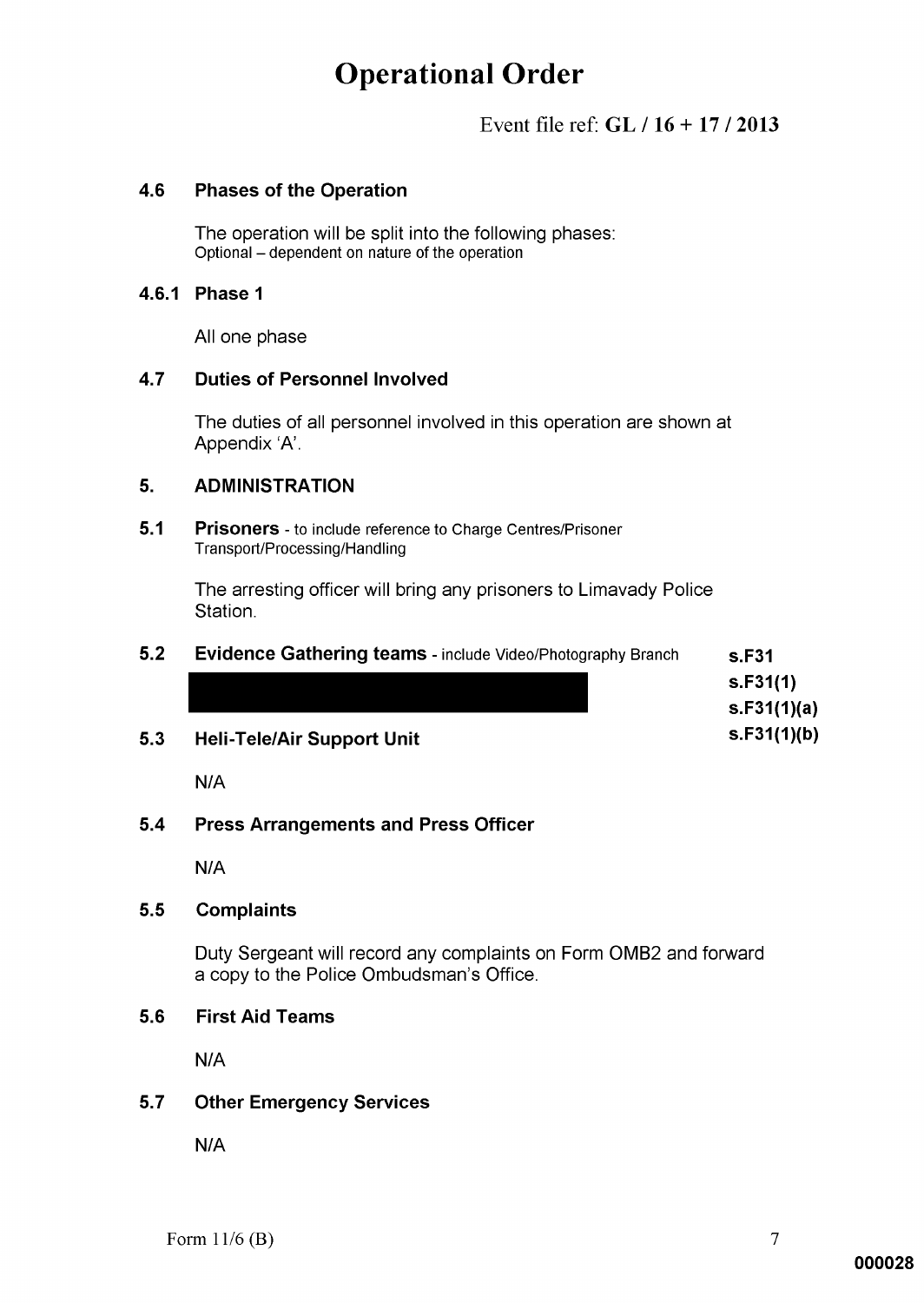Event file ref:  $GL / 16 + 17 / 2013$ 

#### **Tactical Adviser(s)**  $5.8$

 $N/A$ 

#### 5.9 **CID/SB Involvement**

CID on call if required

 $5.10$ Military Arrangements - include reference to military plant/machinery availability

 $N/A$ 

#### **Dog Section**  $5.11$

 $N/A$ 

| 5.12 | Transport/Vehicle arrangements - include reference to vehicle<br>breakdown/removal | s.F31       |
|------|------------------------------------------------------------------------------------|-------------|
|      |                                                                                    | s.F31(1)    |
|      |                                                                                    | s.F31(1)(a) |
| 5.13 | <b>Barriers</b>                                                                    | s.F31(1)(b) |
|      |                                                                                    | s.F38       |
|      | N/A                                                                                | s.F38(1)    |
|      |                                                                                    | s.F38(1)(a) |
| 5.14 | Time and Place to Report                                                           | s.F38(1)(b) |
|      |                                                                                    |             |

0800 hrs, Limavady Police Station

### 5.15 Briefings

|                             | Date     | Time     | Location | Officer(s)<br>Conducting | s.F38<br>s.F38(1) |
|-----------------------------|----------|----------|----------|--------------------------|-------------------|
| Command<br>Briefing-        |          |          |          |                          | s.F38(1)(a)       |
| Gold/Silver/Bronze          |          |          |          |                          | s.F38(1)(b)       |
| Main Briefing for           | 09/06/13 | 0800 hrs | Limavady | C/Insp                   | s.F40             |
| <b>Officers I/C Serials</b> |          |          |          | S Donaldson              | s.F40(2)          |
| Traffic Briefing-           |          |          |          |                          | s.F40(2)(a)       |
| Sergeants and               |          |          |          |                          | s.F40(2)(b)       |
| Above                       |          |          |          |                          | s.F40(3)(a)       |
| Subsidiary<br>Briefing-     |          |          |          |                          | s.F40(3)(ai       |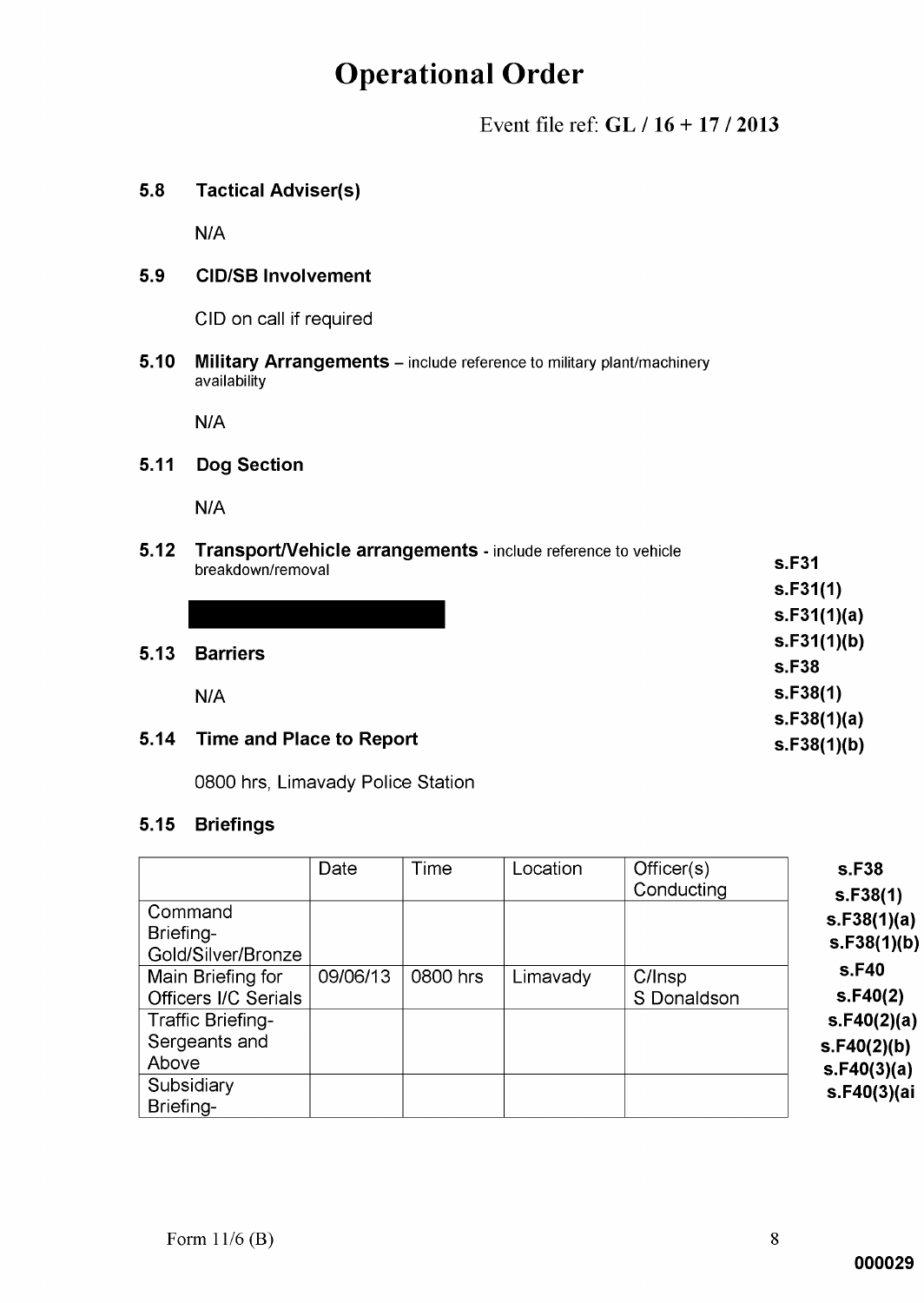Event file ref:  $GL / 16 + 17 / 2013$ 

### 5.16 Dress Code

Number 2 uniform and reflective jackets to be worn by DCU personnel.

Numerals must be properly displayed.

### 5.17 Equipment to be Carried

Patrol equipment by ACU personnel.

### 5.18 Baton Guns

Baton Guns will not be carried

| Authority to issue Baton Guns |      |      |              |
|-------------------------------|------|------|--------------|
| I granted by                  |      |      |              |
|                               | Name | Rank | Station/Unit |

Authority to deploy/use baton rounds will be granted by Silver Commander in consultation with the relevant Designated Senior Officer (DSO)

### 5.19 Catering Arrangements

Personnel will cater in the normal way.

### 5.20 Information Management

 $N/A$ 

#### $5.21$ **Garda Liaison**

 $N/A$ 

### 5.22 Traffic/Car Parking Arrangements

Traffic diversions will not be implemented. The procession will keep to the one side of the road thereby allowing oncoming traffic to pass. Traffic approaching the procession from behind will be directed past the procession at appropriate points.

### 5.23 Welfare

No welfare problems apparent.

If any arise Bronze/Silver Commander to resolve